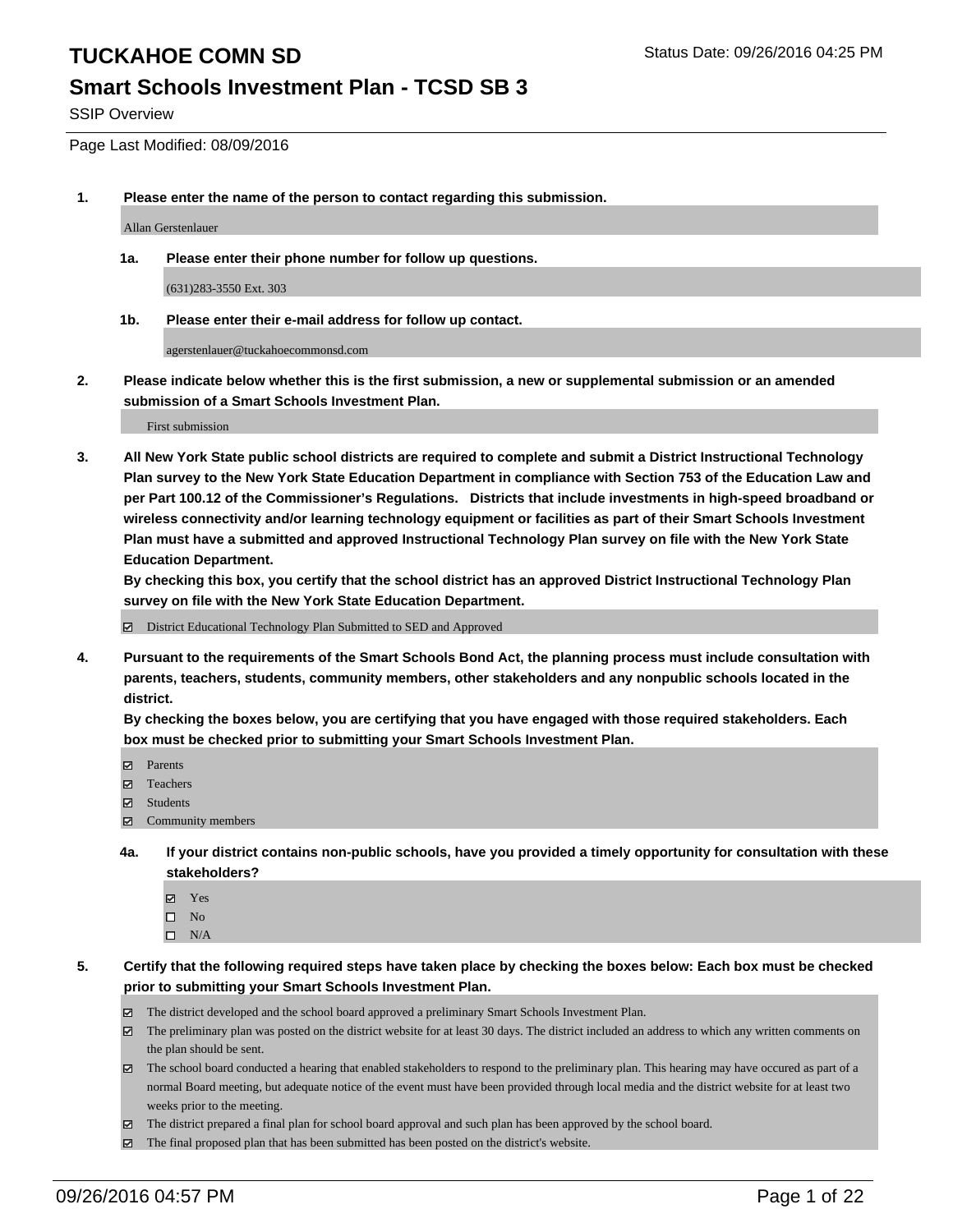## **Smart Schools Investment Plan - TCSD SB 3**

SSIP Overview

Page Last Modified: 08/09/2016

**5a. Please upload the proposed Smart Schools Investment Plan (SSIP) that was posted on the district's website, along with any supporting materials. Note that this should be different than your recently submitted Educational Technology Survey. The Final SSIP, as approved by the School Board, should also be posted on the website and remain there during the course of the projects contained therein.**

Website Document.docx

**6. Please enter an estimate of the total number of students and staff that will benefit from this Smart Schools Investment Plan based on the cumulative projects submitted to date.**

400

- **7. An LEA/School District may partner with one or more other LEA/School Districts to form a consortium to pool Smart Schools Bond Act funds for a project that meets all other Smart School Bond Act requirements. Each school district participating in the consortium will need to file an approved Smart Schools Investment Plan for the project and submit a signed Memorandum of Understanding that sets forth the details of the consortium including the roles of each respective district.**
	- $\Box$  The district plans to participate in a consortium to partner with other school district(s) to implement a Smart Schools project.
- **8. Please enter the name and 6-digit SED Code for each LEA/School District participating in the Consortium.**

| Partner LEA/District | <b>ISED BEDS Code</b> |
|----------------------|-----------------------|
| (No Response)        | (No Response)         |

**9. Please upload a signed Memorandum of Understanding with all of the participating Consortium partners.**

(No Response)

#### **10. Your district's Smart Schools Bond Act Allocation is:**

\$96,818

**11. Enter the budget sub-allocations by category that you are submitting for approval at this time. If you are not budgeting SSBA funds for a category, please enter 0 (zero.) If the value entered is \$0, you will not be required to complete that survey question.**

|                                       | Sub-<br>Allocations |
|---------------------------------------|---------------------|
| <b>School Connectivity</b>            | 32,026              |
| Connectivity Projects for Communities | O                   |
| <b>Classroom Technology</b>           | 33,327              |
| Pre-Kindergarten Classrooms           | O                   |
| Replace Transportable Classrooms      | 0                   |
| High-Tech Security Features           | 18,473              |
| Totals:                               | 83,826              |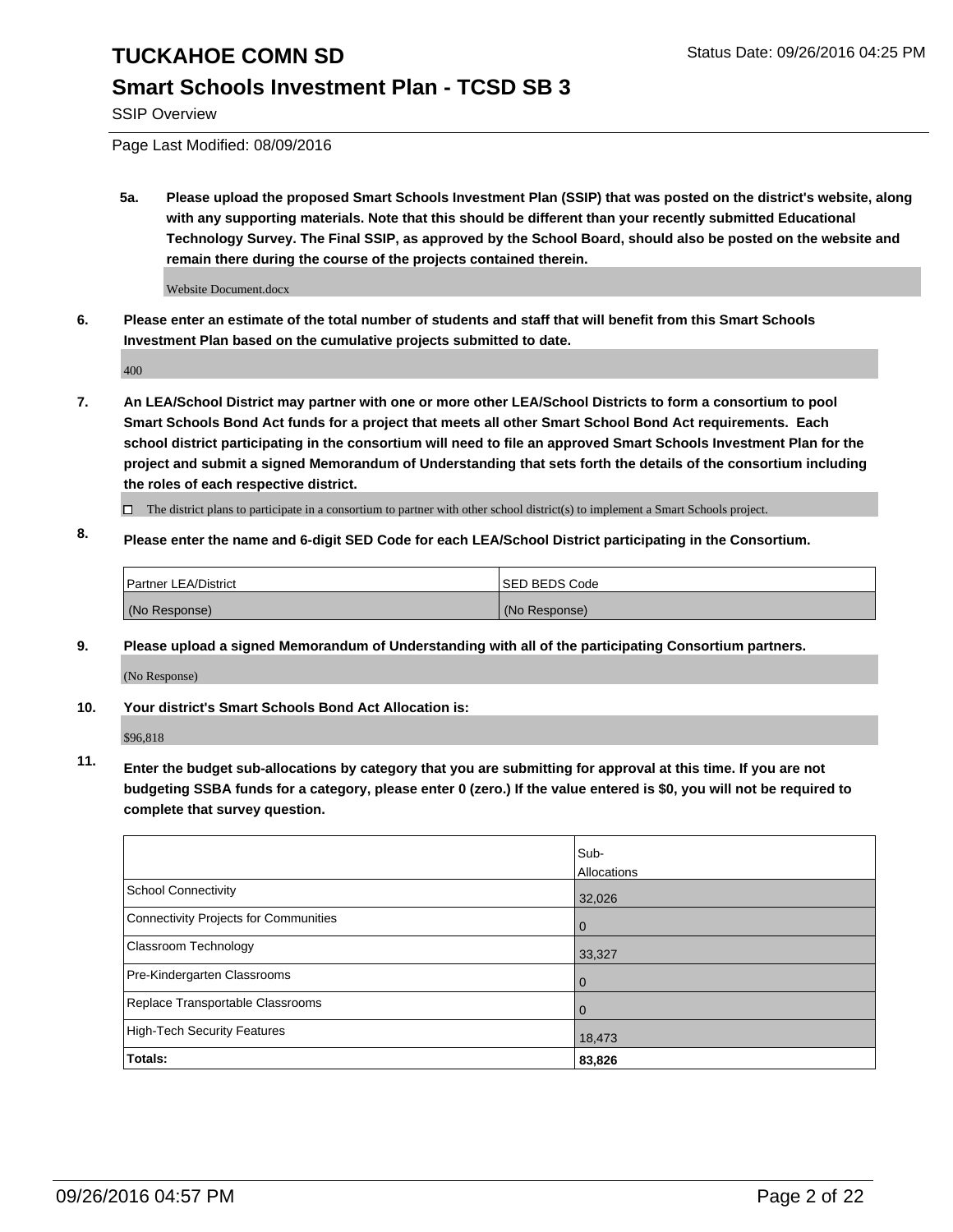### **Smart Schools Investment Plan - TCSD SB 3**

School Connectivity

Page Last Modified: 08/10/2016

- **1. In order for students and faculty to receive the maximum benefit from the technology made available under the Smart Schools Bond Act, their school buildings must possess sufficient connectivity infrastructure to ensure that devices can be used during the school day. Smart Schools Investment Plans must demonstrate that:**
	- **sufficient infrastructure that meets the Federal Communications Commission's 100 Mbps per 1,000 students standard currently exists in the buildings where new devices will be deployed, or**
	- **is a planned use of a portion of Smart Schools Bond Act funds, or**
	- **is under development through another funding source.**

**Smart Schools Bond Act funds used for technology infrastructure or classroom technology investments must increase the number of school buildings that meet or exceed the minimum speed standard of 100 Mbps per 1,000 students and staff within 12 months. This standard may be met on either a contracted 24/7 firm service or a "burstable" capability. If the standard is met under the burstable criteria, it must be:**

**1. Specifically codified in a service contract with a provider, and**

**2. Guaranteed to be available to all students and devices as needed, particularly during periods of high demand, such as computer-based testing (CBT) periods.**

**Please describe how your district already meets or is planning to meet this standard within 12 months of plan submission.**

The implementation of our connectivity portion of the Smart Schools Bond funding will help increase the wireless infrastructure we already have from 100 Mbps to 200 Mbps. This is well above the standard set forth by the state of 100 Mbps per 1,000 students necessary under this law.

- **1a. If a district believes that it will be impossible to meet this standard within 12 months, it may apply for a waiver of this requirement, as described on the Smart Schools website. The waiver must be filed and approved by SED prior to submitting this survey.**
	- $\Box$  By checking this box, you are certifying that the school district has an approved waiver of this requirement on file with the New York State Education Department.

#### **2. Connectivity Speed Calculator (Required)**

|                         | Number of<br><b>Students</b> | Multiply by<br>100 Kbps | Divide by 1000 Current Speed<br>to Convert to<br>Required<br>Speed in Mb | l in Mb | Expected<br>Speed to be<br>Attained Within Required<br>12 Months | <b>Expected Date</b><br><b>When</b><br>Speed Will be<br>l Met |
|-------------------------|------------------------------|-------------------------|--------------------------------------------------------------------------|---------|------------------------------------------------------------------|---------------------------------------------------------------|
| <b>Calculated Speed</b> | 363                          | 36.300                  | 36.3                                                                     | 100     | 200                                                              | currently met                                                 |

#### **3. Describe how you intend to use Smart Schools Bond Act funds for high-speed broadband and/or wireless connectivity projects in school buildings.**

The networking upgrade part of the Smart Schools Bond will consist of a 10 GB Link between our LAN MDF & IDF connections. This will allow the district internally to increase our connection from 1 GB to 10 GB and prepare the district for the eventual upgrade of 10 GB standard speed of network adapters on devices, including Tablets, Desktops, Printers, Access Points, Etc.

We are also upgrading two of our Core Switches, which will include the 10 GB modules for the 10 GB fiber connections between the MDF & IDF as well as options for sharing the 10 GB capability with our older current 1 GB switches. We will also be upgrading our current ASA Security Firewall with a newer one, capable of allowing for multiple WAN connections from our current ISP (Cablevision) and increasing our current WAN bandwidth. This new firewall device will also include the current Web Filtering Components within the Firewall hardware, as opposed to having the software running

via a Virtual VM-Ware Appliance, which we currently use. Allowing for a one vender solution via McAfee. Currently our Firewall device is Cisco and our Filtering software is via McAfee. The Physical running of the 10 GB Fiber Cable through our Building is also included in the Bond monies and will be connected to the two new Cisco switches.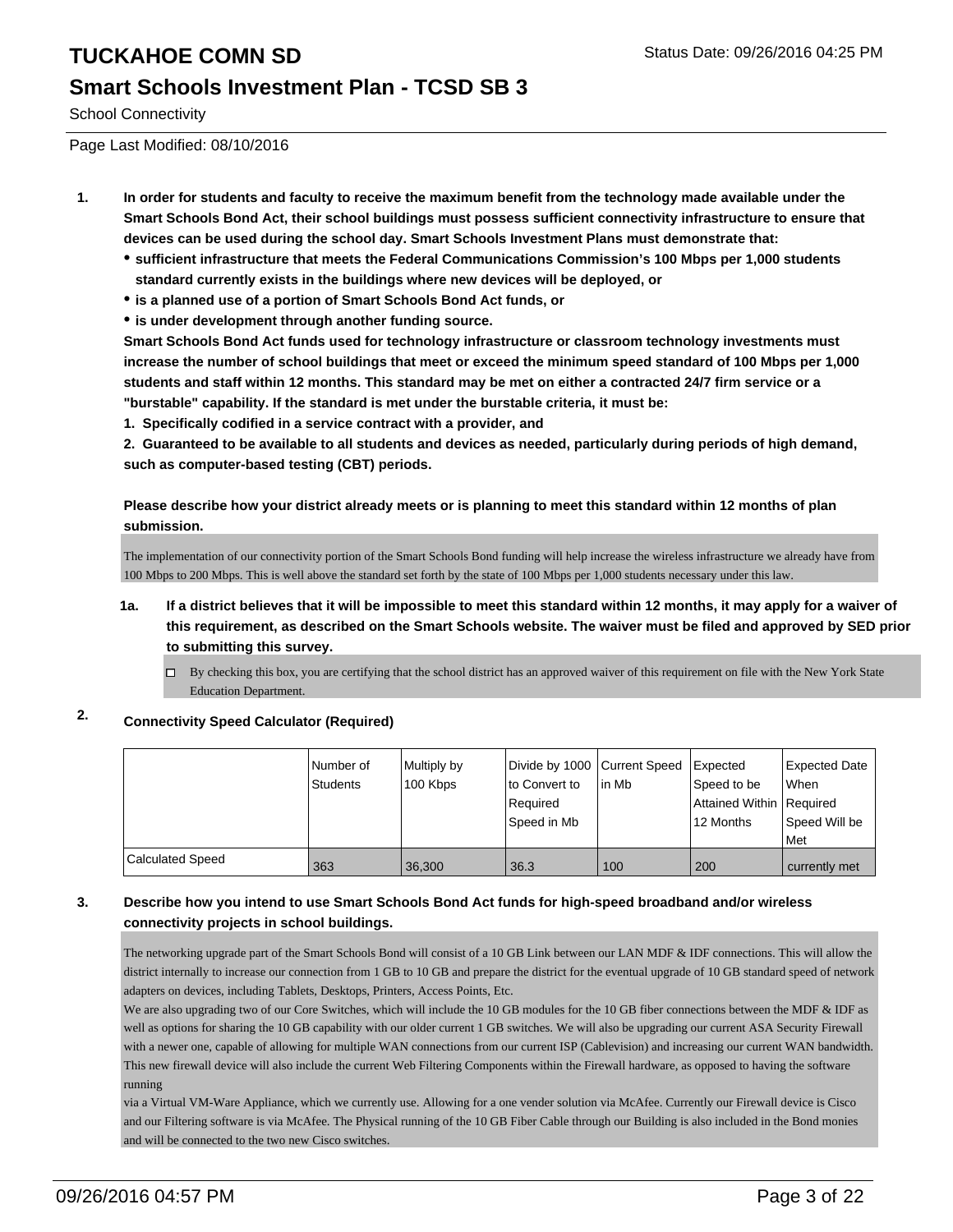### **Smart Schools Investment Plan - TCSD SB 3**

School Connectivity

Page Last Modified: 08/10/2016

**4. Describe the linkage between the district's District Instructional Technology Plan and the proposed projects. (There should be a link between your response to this question and your response to Question 1 in Part E. Curriculum and Instruction "What are the district's plans to use digital connectivity and technology to improve teaching and learning?)**

Tuckahoe Common School District developed a technology plan that we began implementing in the 2013-2014 school year. The goal was to break down the walls of a typical school building and allow student learning, creativity, and investigation 24-7/365; to help foster student achievement and break down the achievement gap between our socio-economic groups.

With the approval of the Board of Trustees the technology department began to implement a 1 to 1 tablet initiative in the 2012-2013 school year, which is now entering into the final year of integration into the school. From grades K-4 all students will have access to a computing device during the school day and grades 5-8 will also have the ability to bring that device home. Our Pre-K program will have access to a mobile tablet station of 10 computing devices per classroom. With access to these devices the district has structured a technology program around teaching students the skills they will need in order to be high school, college and career ready. These devices also provide digital testing tools that give instantaneous feedback to teachers, as to the deeper understanding their students have of materials, which helps in guiding their instructional practices as well as state mandated digital testing. It also provides valuable web-based resources that enhance learning or create opportunities for student guided learning throughout the school year.

**5. If the district wishes to have students and staff access the Internet from wireless devices within the school building, or in close proximity to it, it must first ensure that it has a robust Wi-Fi network in place that has sufficient bandwidth to meet user demand.**

**Please describe how you have quantified this demand and how you plan to meet this demand.**

The current state of our already robust network infrastructure provides a minimum of 100Mbps access with a max of 1 GB. This will be increased to 10GB capacity by the above upgrades to the infrastructure of our Core Switches and Fiber Connections.

**6. As indicated on Page 5 of the guidance, the Office of Facilities Planning will have to conduct a preliminary review of all capital projects, including connectivity projects. Please indicate on a separate row each project number given to you by the Office of Facilities Planning.**

| Project Number        |  |
|-----------------------|--|
| 58-09-13-08-0-001-016 |  |

**7. Certain high-tech security and connectivity infrastructure projects may be eligible for an expedited review process as determined by the Office of Facilities Planning.**

**Was your project deemed eligible for streamlined review?**

No

**8. Include the name and license number of the architect or engineer of record.**

| Name          | License Number |
|---------------|----------------|
| (No Response) | (No Response)  |

#### **9. If you are submitting an allocation for School Connectivity complete this table.**

**Note that the calculated Total at the bottom of the table must equal the Total allocation for this category that you entered in the SSIP Overview overall budget.**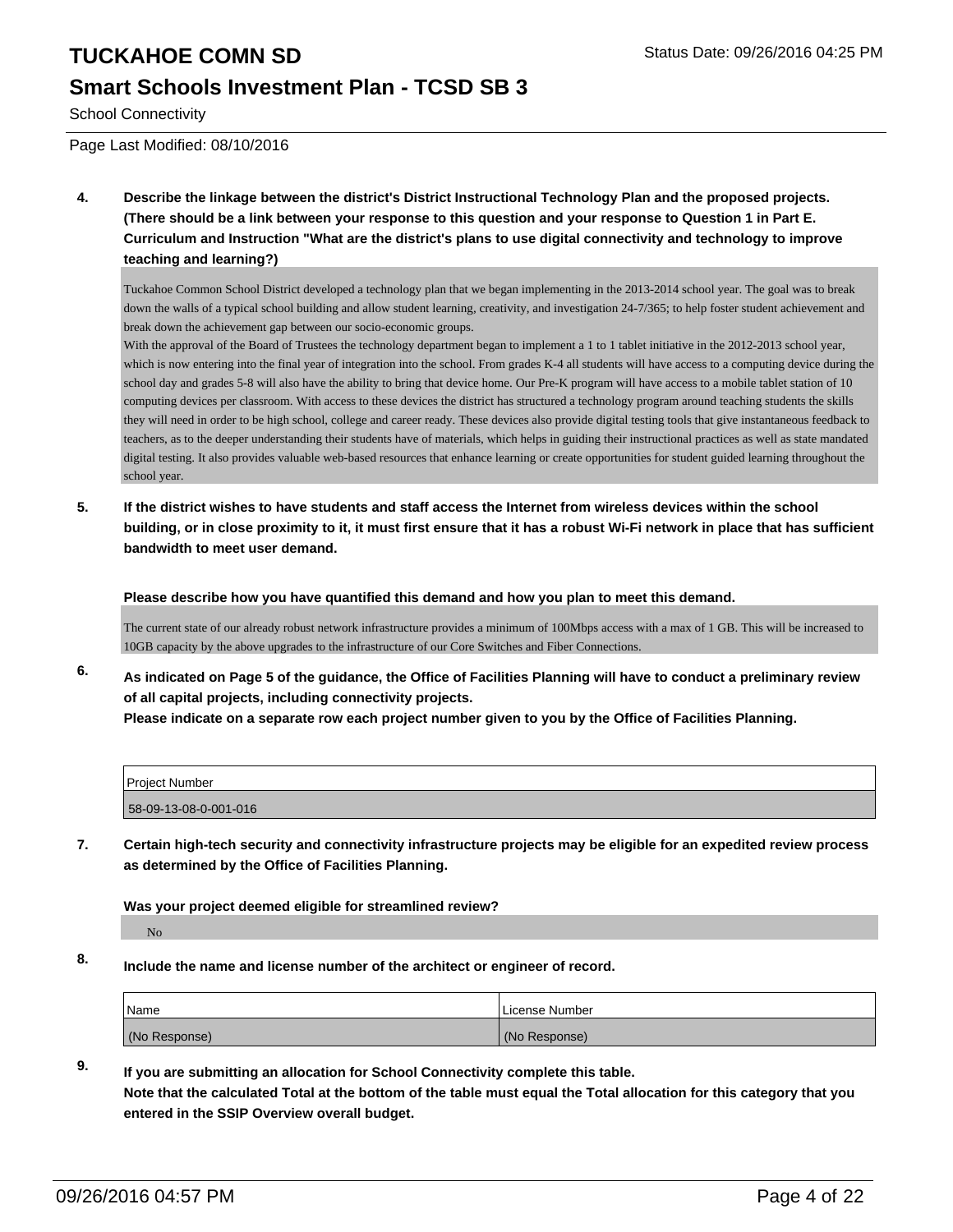## **Smart Schools Investment Plan - TCSD SB 3**

School Connectivity

Page Last Modified: 08/10/2016

|                                            | Sub-          |
|--------------------------------------------|---------------|
|                                            | Allocation    |
| Network/Access Costs                       | 32,026        |
| <b>Outside Plant Costs</b>                 | (No Response) |
| School Internal Connections and Components | (No Response) |
| Professional Services                      | (No Response) |
| Testing                                    | (No Response) |
| <b>Other Upfront Costs</b>                 | (No Response) |
| <b>Other Costs</b>                         | (No Response) |
| Totals:                                    | 32,026        |

**10. Please detail the type, quantity, per unit cost and total cost of the eligible items under each sub-category. This is especially important for any expenditures listed under the "Other" category. All expenditures must be eligible for tax-exempt financing to be reimbursed through the SSBA. Sufficient detail must be provided so that we can verify this is the case. If you have any questions, please contact us directly through smartschools@nysed.gov. NOTE: Wireless Access Points should be included in this category, not under Classroom Educational Technology, except those that will be loaned/purchased for nonpublic schools.**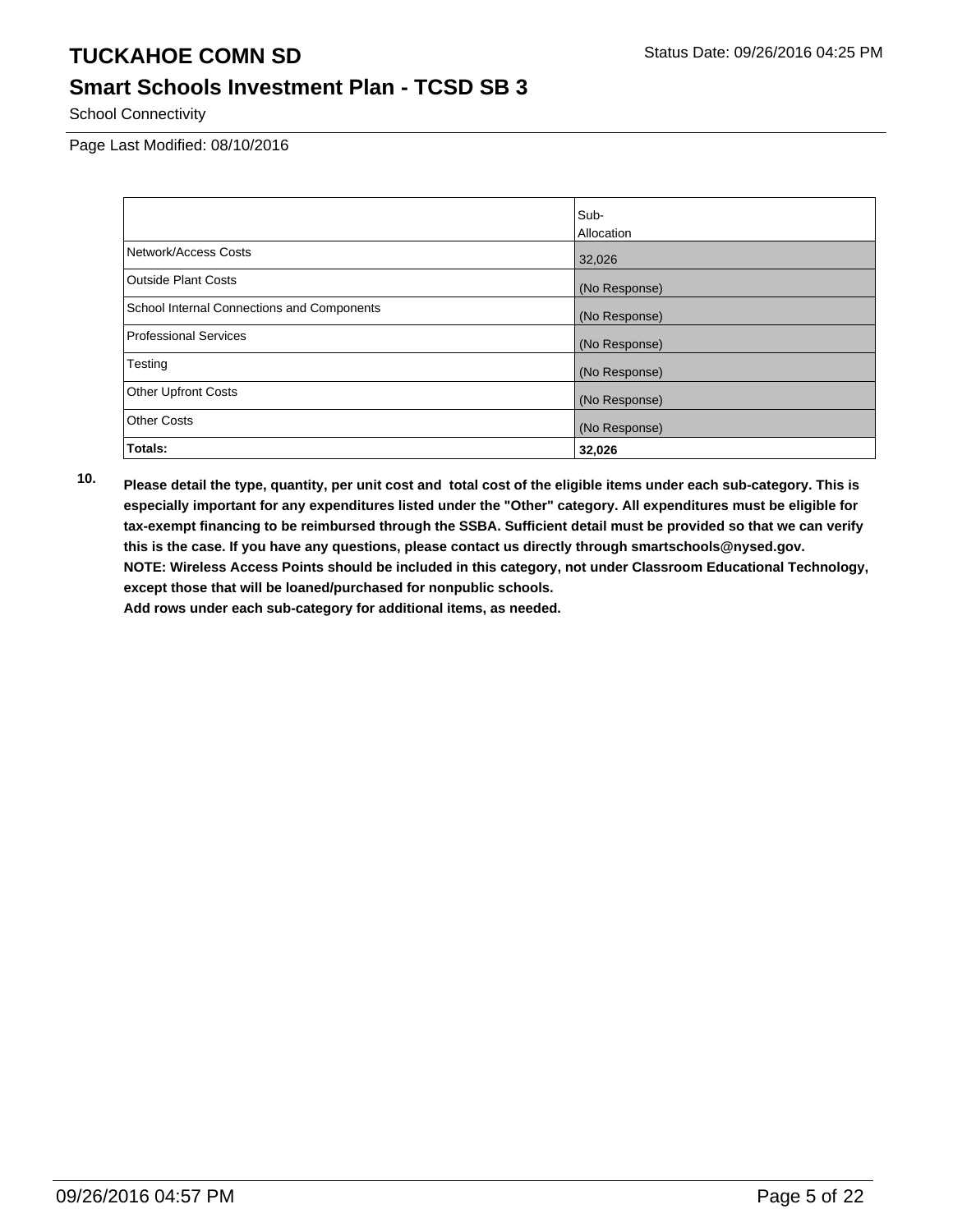# **Smart Schools Investment Plan - TCSD SB 3**

School Connectivity

Page Last Modified: 08/10/2016

| Select the allowable expenditure<br>type.<br>Repeat to add another item under<br>each type. | Item to be purchased                                        | Quantity       | Cost per Item | <b>Total Cost</b> |
|---------------------------------------------------------------------------------------------|-------------------------------------------------------------|----------------|---------------|-------------------|
| Network/Access Costs                                                                        | McAfee Security Management Center                           | $\mathbf{1}$   | 2.839         | 2.839             |
| Network/Access Costs                                                                        | <b>McAcfee Next Generation Firewall</b><br>325-C2 Appliance | $\mathbf{1}$   | 1,434         | 1,434             |
| <b>Network/Access Costs</b>                                                                 | Web Filtering Pack                                          | $\mathbf{1}$   | 223           | 223               |
| Network/Access Costs                                                                        | 321 & 325 Series 19IN Rack Mounting<br>Kit                  | $\mathbf{1}$   | 127           | 127               |
| <b>Network/Access Costs</b>                                                                 | Cisco Catalyst 3850 48 Port PoE IP<br>Service               | 1              | 12,760        | 12,760            |
| <b>Network/Access Costs</b>                                                                 | Cisco Catalyst 3850 4 x 1GE Network<br>Module               | $\mathbf{1}$   | 290           | 290               |
| Network/Access Costs                                                                        | 1100W AC Configuration 1 Secondary<br>Power Supply          | $\mathbf{1}$   | 870           | 870               |
| <b>Network/Access Costs</b>                                                                 | 1000Base-T SFP                                              | $\mathbf{1}$   | 229           | 229               |
| <b>Network/Access Costs</b>                                                                 | Catalyst 2960-x 48GugE PoE 740W<br>2x10G SFP+ LAN Base      | $\mathbf{1}$   | 4,637         | 4,637             |
| <b>Network/Access Costs</b>                                                                 | 10GBASE-LRM SFP Module                                      | $\mathbf{1}$   | 577           | 577               |
| <b>Network/Access Costs</b>                                                                 | Middle Atlantic 18U 26                                      | $\mathbf{1}$   | 1,050         | 1,050             |
| <b>Network/Access Costs</b>                                                                 | Rack Mount fan kit                                          | $\mathbf{1}$   | 165           | 165               |
| <b>Network/Access Costs</b>                                                                 | 2 inch sleeves from ceiling to unit                         | $\overline{2}$ | 35            | 70                |
| <b>Network/Access Costs</b>                                                                 | Category 6 48 port patch panels                             | 3              | 195           | 585               |
| Network/Access Costs                                                                        | Installation of cabinet                                     | 1              | 1,560         | 1,560             |
| <b>Network/Access Costs</b>                                                                 | Middle Atlatic 26U 26                                       | $\mathbf{1}$   | 1,250         | 1,250             |
| <b>Network/Access Costs</b>                                                                 | <b>Rack Mount Fan Kit</b>                                   | $\mathbf 1$    | 165           | 165               |
| <b>Network/Access Costs</b>                                                                 | 2 inch sleeves from ceiling to unit                         | 4              | 35            | 140               |
| Network/Access Costs                                                                        | Category 6 48 port patch panels                             | 5              | 195           | 975               |
| <b>Network/Access Costs</b>                                                                 | Labor for Installation                                      | $\mathbf 1$    | 2,080         | 2,080             |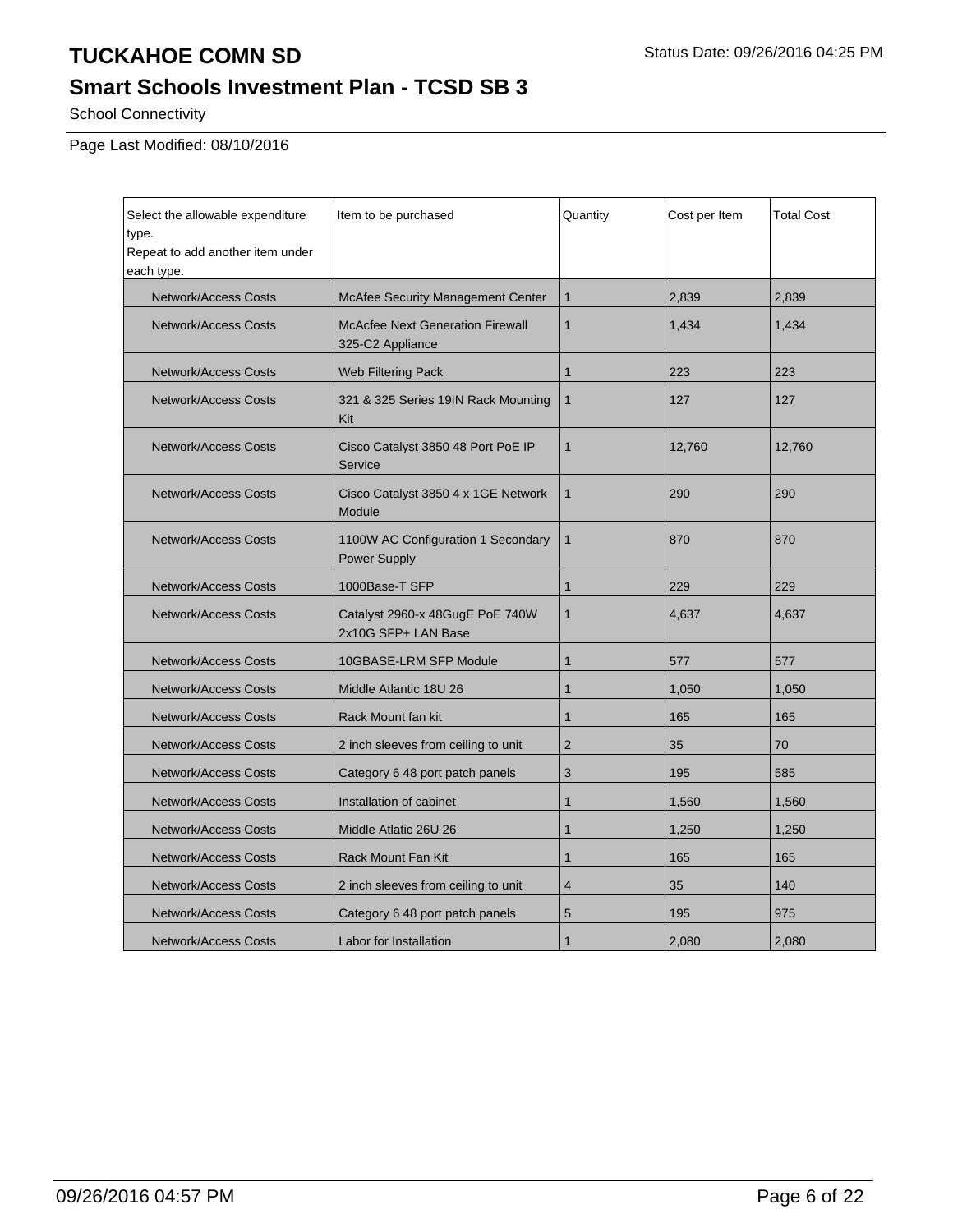## **Smart Schools Investment Plan - TCSD SB 3**

Community Connectivity (Broadband and Wireless)

Page Last Modified: 06/14/2016

**1. Describe how you intend to use Smart Schools Bond Act funds for high-speed broadband and/or wireless connectivity projects in the community.**

(No Response)

**2. Please describe how the proposed project(s) will promote student achievement and increase student and/or staff access to the Internet in a manner that enhances student learning and/or instruction outside of the school day and/or school building.**

(No Response)

**3. Community connectivity projects must comply with all the necessary local building codes and regulations (building and related permits are not required prior to plan submission).**

 $\Box$  I certify that we will comply with all the necessary local building codes and regulations.

**4. Please describe the physical location of the proposed investment.**

(No Response)

**5. Please provide the initial list of partners participating in the Community Connectivity Broadband Project, along with their Federal Tax Identification (Employer Identification) number.**

| <b>Project Partners</b> | Federal ID#   |
|-------------------------|---------------|
| (No Response)           | (No Response) |

**6. If you are submitting an allocation for Community Connectivity, complete this table. Note that the calculated Total at the bottom of the table must equal the Total allocation for this category that you entered in the SSIP Overview overall budget.**

|                                    | Sub-Allocation |
|------------------------------------|----------------|
| Network/Access Costs               | (No Response)  |
| <b>Outside Plant Costs</b>         | (No Response)  |
| Tower Costs                        | (No Response)  |
| <b>Customer Premises Equipment</b> | (No Response)  |
| <b>Professional Services</b>       | (No Response)  |
| Testing                            | (No Response)  |
| <b>Other Upfront Costs</b>         | (No Response)  |
| <b>Other Costs</b>                 | (No Response)  |
| Totals:                            | 0              |

**7. Please detail the type, quantity, per unit cost and total cost of the eligible items under each sub-category. This is especially important for any expenditures listed under the "Other" category. All expenditures must be capital-bond eligible to be reimbursed through the SSBA. If you have any questions, please contact us directly through smartschools@nysed.gov.**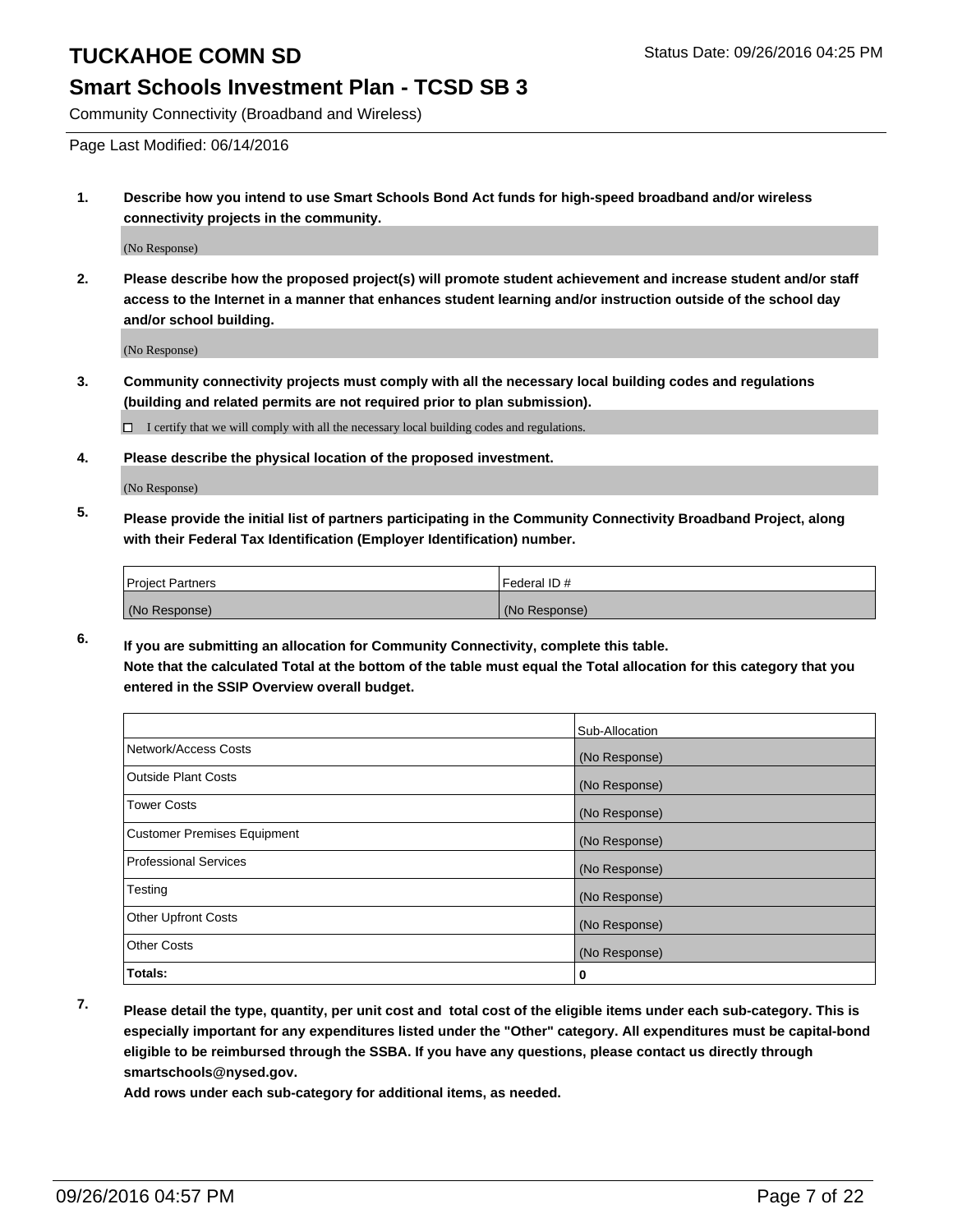# **Smart Schools Investment Plan - TCSD SB 3**

Community Connectivity (Broadband and Wireless)

Page Last Modified: 06/14/2016

| Select the allowable expenditure | litem to be purchased | Quantity      | Cost per Item | <b>Total Cost</b> |
|----------------------------------|-----------------------|---------------|---------------|-------------------|
| type.                            |                       |               |               |                   |
| Repeat to add another item under |                       |               |               |                   |
| each type.                       |                       |               |               |                   |
| (No Response)                    | (No Response)         | (No Response) | (No Response) | (No Response)     |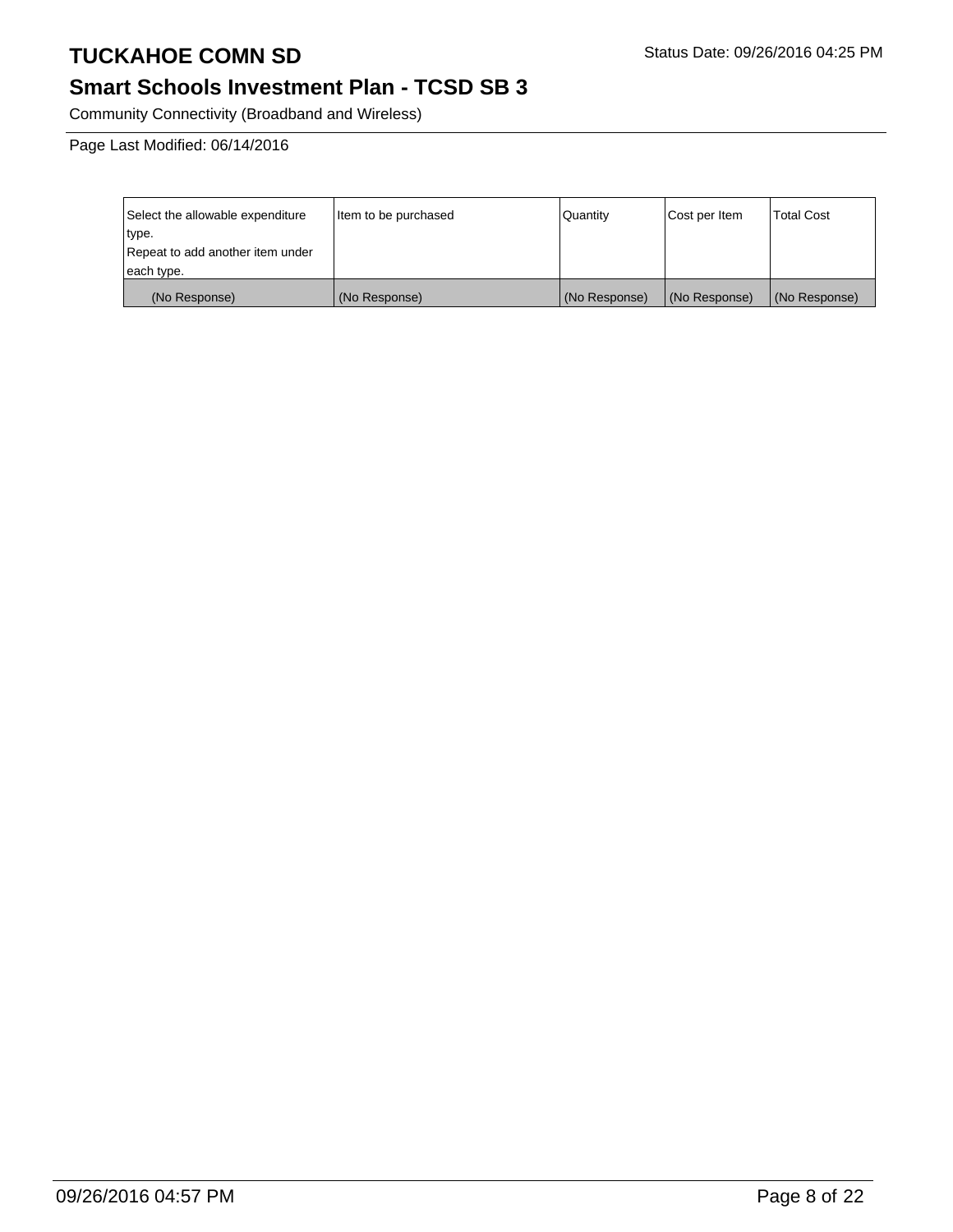### **Smart Schools Investment Plan - TCSD SB 3**

Classroom Learning Technology

Page Last Modified: 09/26/2016

**1. In order for students and faculty to receive the maximum benefit from the technology made available under the Smart Schools Bond Act, their school buildings must possess sufficient connectivity infrastructure to ensure that devices can be used during the school day. Smart Schools Investment Plans must demonstrate that sufficient infrastructure that meets the Federal Communications Commission's 100 Mbps per 1,000 students standard currently exists in the buildings where new devices will be deployed, or is a planned use of a portion of Smart Schools Bond Act funds, or is under development through another funding source.**

**Smart Schools Bond Act funds used for technology infrastructure or classroom technology investments must increase the number of school buildings that meet or exceed the minimum speed standard of 100 Mbps per 1,000 students and staff within 12 months. This standard may be met on either a contracted 24/7 firm service or a "burstable" capability. If the standard is met under the burstable criteria, it must be:**

**1. Specifically codified in a service contract with a provider, and**

**2. Guaranteed to be available to all students and devices as needed, particularly during periods of high demand, such as computer-based testing (CBT) periods.**

**Please describe how your district already meets or is planning to meet this standard within 12 months of plan submission.**

The Tuckahoe Common School District is already meeting minimum required speed standards for wireless devices at 100Mbps /1,000 students and with the completion of our network upgrade as state above will increase those speeds to 200Mbps/1,000 students.

- **1a. If a district believes that it will be impossible to meet this standard within 12 months, it may apply for a waiver of this requirement, as described on the Smart Schools website. The waiver must be filed and approved by SED prior to submitting this survey.**
	- $\Box$  By checking this box, you are certifying that the school district has an approved waiver of this requirement on file with the New York State Education Department.

### **2. Connectivity Speed Calculator (Required)**

|                  | l Number of<br>Students | Multiply by<br>100 Kbps | lto Convert to | Divide by 1000 Current Speed Expected<br>l in Mb | Speed to be                | Expected Date<br><b>When</b> |
|------------------|-------------------------|-------------------------|----------------|--------------------------------------------------|----------------------------|------------------------------|
|                  |                         |                         | Required       |                                                  | Attained Within   Required |                              |
|                  |                         |                         | Speed in Mb    |                                                  | 12 Months                  | Speed Will be                |
|                  |                         |                         |                |                                                  |                            | Met                          |
| Calculated Speed | 363                     | 36.300                  | 36.3           | 100                                              | 200                        | currently met                |

#### **3. If the district wishes to have students and staff access the Internet from wireless devices within the school building, or in close proximity to it, it must first ensure that it has a robust Wi-Fi network in place that has sufficient bandwidth to meet user demand.**

**Please describe how you have quantified this demand and how you plan to meet this demand.**

The current state of our already robust network infrastructure provides a minimum of 100Mbps access with a max of 1 GB. This will be increased to 10GB capacity by the above upgrades to the infrastructure of our Core Switches and Fiber Connections.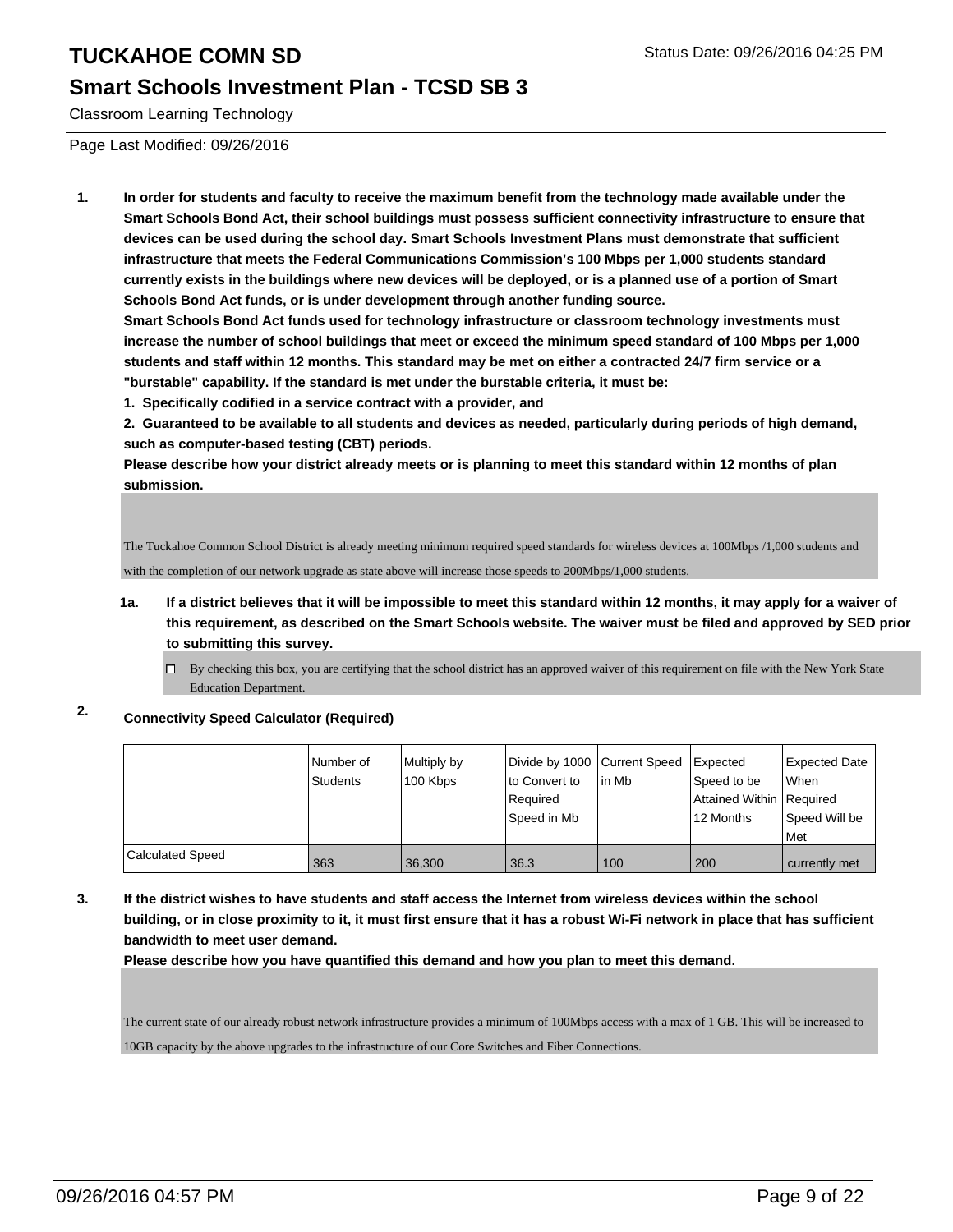## **Smart Schools Investment Plan - TCSD SB 3**

Classroom Learning Technology

Page Last Modified: 09/26/2016

**4. All New York State public school districts are required to complete and submit an Instructional Technology Plan survey to the New York State Education Department in compliance with Section 753 of the Education Law and per Part 100.12 of the Commissioner's Regulations.**

**Districts that include educational technology purchases as part of their Smart Schools Investment Plan must have a submitted and approved Instructional Technology Plan survey on file with the New York State Education Department.**

- By checking this box, you are certifying that the school district has an approved Instructional Technology Plan survey on file with the New York State Education Department.
- **5. Describe the devices you intend to purchase and their compatibility with existing or planned platforms or systems. Specifically address the adequacy of each facility's electrical, HVAC and other infrastructure necessary to install and support the operation of the planned technology.**

Everything purchased here will function with our current system and we have the adequate electrical supplies for all purchases.

1 - Luxar 30 Tablet Computer Charging Cart / 30 - Surface Pro 3 Power Supplies

- 2 16 Slot Tablet Carts
- 2 Adjustable YES Tablet Carts
- 1 National DC6-163 ASC Digital Microscope
- 2 Samsung DM40D 40" Flat Panel Displays
- 1 HP Designjet Z2100 Large Format Graphics Printer
- 1 Mac Pro 3.5Ghz 6 Core, 64GB RAM, 512GB SSD / 1 Apple Thunderbird Display 27" / 1 Studio Equipment for Film/Television Production
- 1 Full Spectrum Laser & Accessories

5 - HP Stream x360 Laptops (For Nonpublic School)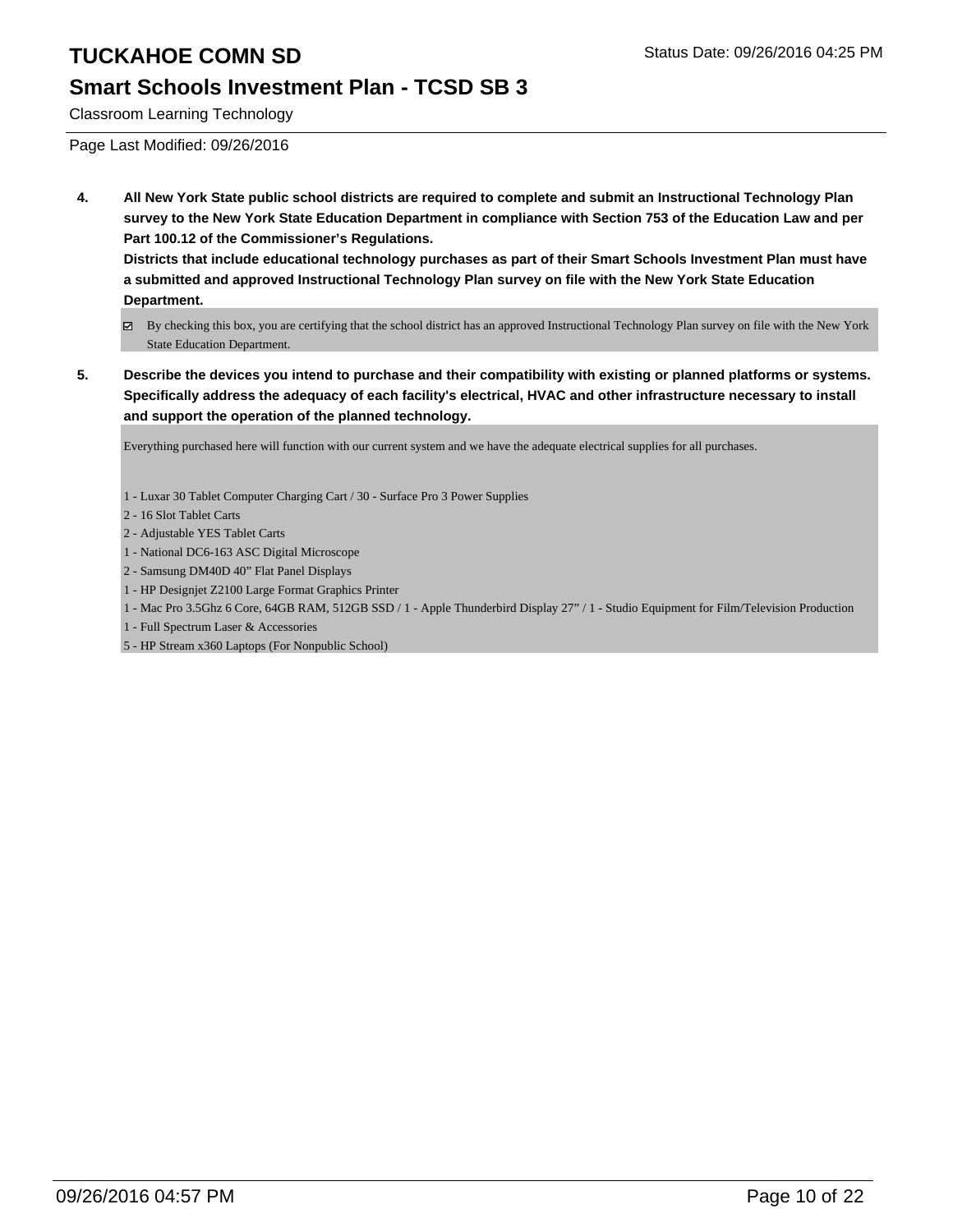### **Smart Schools Investment Plan - TCSD SB 3**

Classroom Learning Technology

Page Last Modified: 09/26/2016

- **6. Describe how the proposed technology purchases will:**
	- **> enhance differentiated instruction;**
	- **> expand student learning inside and outside the classroom;**
	- **> benefit students with disabilities and English language learners; and**
	- **> contribute to the reduction of other learning gaps that have been identified within the district.**

**The expectation is that districts will place a priority on addressing the needs of students who struggle to succeed in a rigorous curriculum. Responses in this section should specifically address this concern and align with the district's Instructional Technology Plan (in particular Question 2 of E. Curriculum and Instruction: "Does the district's instructional technology plan address the needs of students with disabilities to ensure equitable access to instruction, materials and assessments?" and Question 3 of the same section: "Does the district's instructional technology plan address the provision of assistive technology specifically for students with disabilities to ensure access to and participation in the general curriculum?"**

#### **Luxar 30 Tablet Charging Cart / Surface Pro 3 Power Supplies / 16-Slot Tablet Carts / Adjustable YES Carts:**

The Tuckahoe Common School District's 1 to 1 tablet initiative has been implemented within the classroom environment for two full school years. Within this timeframe we were able to evaluate areas in which we needed to make changes in order to alleviate some of the issues that were presenting themselves in the classrooms. The first of which is the lack of fully charged devices throughout the school day, especially from those individual students from lower socio-economic groups. With the purchase of the Luxar charging cart and additional power adaptors we will make a space available within the Middle School wing of our building. Now during down time or lunch, students can have the opportunity to quickly charge their devices to have them ready to engage in the learning process and alleviate some of the issues that were presenting themselves. The 16-Slot Tablet Carts and Adjustable YES Tablet Carts will accommodate the needs of our two pre-K classrooms and two Kindergarten classrooms.

#### **National DC6-163 ASC Digital Microscope:**

The Science Department has been utilizing a digital microscope within the science classrooms throughout the curriculum in grades 6, 7 and 8. The device however is limited by the upgrade of the districts operating system to Windows 8.1 in 2014 and Windows 10 in 2015, as the software is no longer compatible. With this upgrade, students will have the ability to connect the microscope to their individual tablets or the instructor will have the opportunity to project it onto the Smartboard for the entire class.

With the 1 to 1 tablet initiative this type of device will allow the instructor to take snapshots of slides within the classroom environment, insert them into the Classroom OneNote Notebook and students will instantaneously have the information at their fingertips in school and at home. This will increase the opportunity for those students who don't have access to digital resources at home, still engage in the learning activities at the same level as those students who do. It also provides the opportunity with English Language Learners and students with disabilities to engage their support teachers in the core curriculum during small group settings by having all of the required slides always available.

#### **HP Designjet Z2100 Large Format Graphics Printer:**

The Arts program at Tuckahoe Common School District in collaboration with the Technology program has developed numerous graphic design units in which students are utilizing industry standards (Adobe Photoshop, Adobe Dreamweaver, Autodesk 123 Design) in order to design, develop and engineer projects. These units help students develop the skills they need to become college and career ready and introduce students to fields of study they can move towards as they enter high school and beyond.

Unfortunately at the completion of these projects our students have created graphics that are too complex for our current color printing devices. This is a distinct disadvantage for our lower socioeconomic groups in that they may not have the resources to go to a local store and have the prints made at a professional level. This printer will allow the teachers to let students be as creative as they want, with the finest of details and still be able to print the project out for their portfolios at the end of the unit. It also will engage students in the learning process as they will see there is a tangible element that can be taken home at the completion of their work.

#### **(2) Samsung DM40D 40" Flat Panel Displays:**

During the community forum, parents within the community raised the question of whether we could develop an in-school communication system so that students, as well as parents, can stay up to date with critical information regarding upcoming school and community events. Their

recommendation was to implement a digital display system in "high-traffic" areas (the main lobby for parents and the cafeteria for students) within the building. These displays would provide the school principal the opportunity to create a slideshow of important information and upcoming events that will always be available for viewing.

These displays will also serve as a starting point for the digital production program in which students will learn how to write, direct, produce and edit short news stories to broadcast throughout the school; leading towards a news show to help prepare students for high school, college and career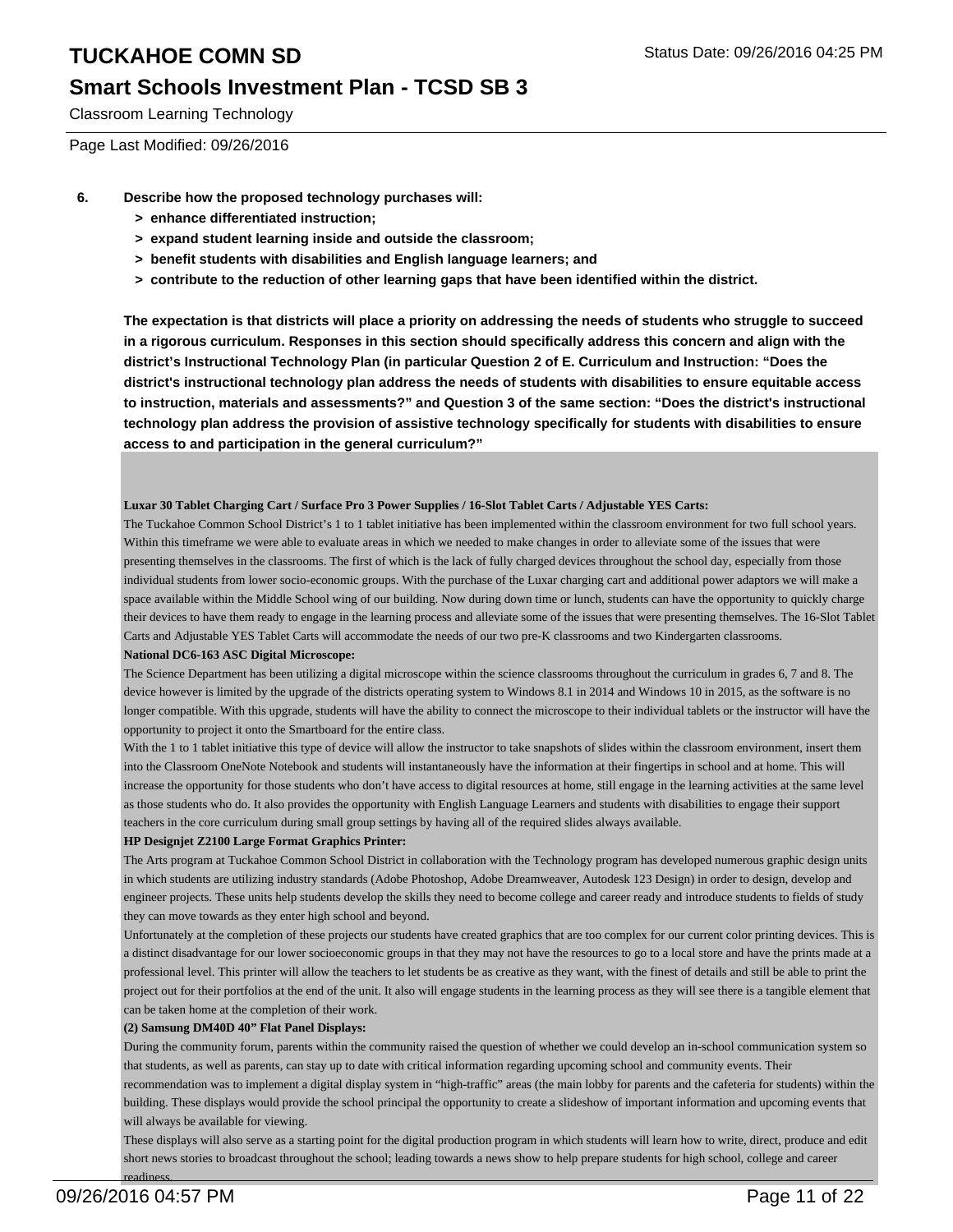### **Smart Schools Investment Plan - TCSD SB 3**

Classroom Learning Technology

#### Page Last Modified: 09/26/2016

**Mac Pro 3.5Ghz 6 Core, 64GB RAM, 512GB SSD/Apple Thunderbird Display 27"/ Studio Equipment for Film/Television Production:** Digital media is becoming a more prevalent part of how our society disseminates information to the masses. A vital component of that are the individual careers behind the scenes that develop the digital content. The Tuckahoe Common School District's goal of providing all students across all socio-economic groups the opportunity to learn vital skills to become college and career ready as well as help develop a focus for high school will be implementing a digital production program.

To achieve this goal the district will purchase through the Smart Schools Bond the beginning components of a basic video production studio.

- 1 Impact Chroma Sheet Background 10x24' Green Screen
- 1 Oben AC-1261 3-Section Aluminum Tripod with BA-117 Ball Head
- 1 Telmax Galaxy Series Pro iP Ex iPad Teleprompter
- 1 Canon XA10 HD Professional Camcorder
- 1 Impact Tungsten Two-Floodlight Kit with 6' Stands & Umbrella Kit
- 1 Mac Pro with a 3.5Ghz 6 Core Processor, 64GB RAM, 512GB SSD
- 1 27" Apple Thunderbird Display

These tools and skills can be utilized throughout all curriculum areas in order to engage students in thought provoking projects that are products of a

21st century classroom. An example of this is a news report produced by students in an 8th grade Social Studies course that describes events that

happened during the Civil War or the Civil Rights Movement or a Foreign Language classroom in which students report the news in the language they

are studying.

#### **Full Spectrum Laser & Accessories:**

The Tuckahoe Common School District has developed a high-performing engineering and design program through its Industrial Arts classes. These courses allow students to investigate career paths that they may not be exposed to outside of school and begin to build the skills they need in order to compete in a global economy.

To further achieve this goal the district will purchase through the Smart Schools Bond a Full Spectrum Laser Cutter and accessories.

1 - 24x18 Professional Series CO2 Laser Base with Retinaengrave 3D Software

- 1 Focus Lens 1.5
- 1 Focus Lens 2.0
- 1 Focus Lens 5.0
- 1 Water Chiller
- 1 Friction Rotary Attachment
- 1 Chuck Rotary Attachment

This tool will be integrated into the Industrial Arts program which already features two 3D printers where students utilize Autodesk 123 Design

software to engineer printed models. The program also utilizes a VCarve CNC CAM Router and Vectric VCarve Pro in order to manufacture items

within the woodshop. With the introduction of the laser cutter the program will be able to integrate all three components into higher level projects that

cross the entire engineering process from design, to modeling, to manufacturing for sale.

These tools will also serve the new STEAM Honor Society that is in the beginning stages of its inaugural school year (15-16).

#### **HP Stream x360 Laptops (For Nonpublic School):**

During the community meeting Tuckahoe Common School District engaged in a conversation with the Montessori School of Southampton and their technology needs and goals. With this information the Technology Department will be purchasing five (5) HP Stream x360 touchscreen laptops, installing Windows 10, Office 2013 and the districts McAfee Proxy Server for Content Filtering.

 These devices will be for the sole discretion of the Montessori School for implementation within their curriculum and learning environment. The Tuckahoe Common School District will maintain the equipment if necessary upgrades are made available by Microsoft for the OS and Office Suite on a yearly basis as long as the Montessori School provides the equipment to the technology department at the end of each school year in June.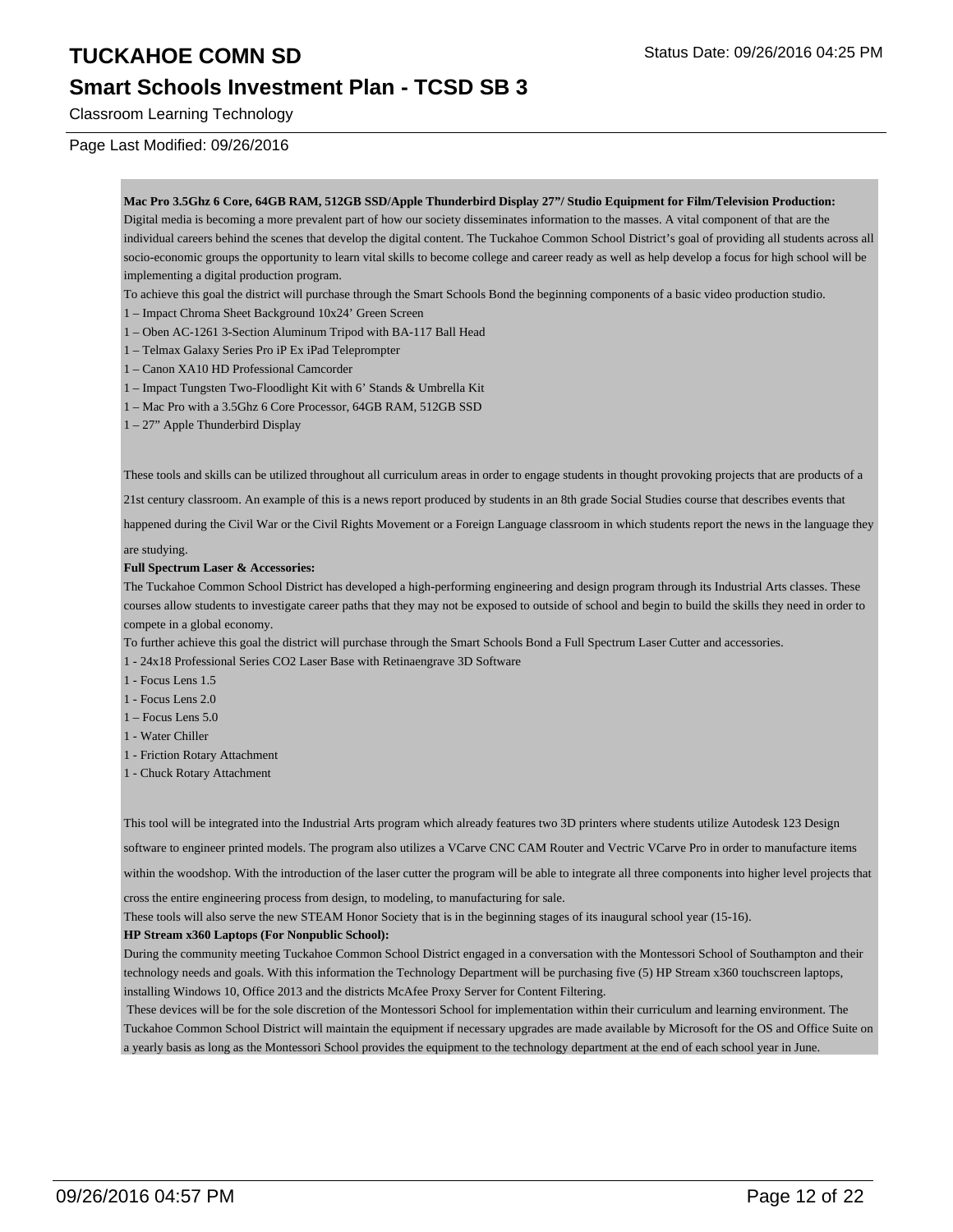### **Smart Schools Investment Plan - TCSD SB 3**

Classroom Learning Technology

Page Last Modified: 09/26/2016

**7. Where appropriate, describe how the proposed technology purchases will enhance ongoing communication with parents and other stakeholders and help the district facilitate technology-based regional partnerships, including distance learning and other efforts.**

During the community forum, parents within the community raised the question of whether we could develop an in-school communication system so that students, as well as parents, can stay up to date with critical information regarding upcoming school and community events. Their recommendation was to implement a digital display system in "high-traffic" areas (the main lobby for parents and the cafeteria for students) within the building. These displays would provide the school principal the opportunity to create a slideshow of important information and upcoming events that will always be available for viewing.

The district technology that has been implemented over the course of the last three years along with the infrastructure upgrades associated with the Smart Bonds Act will allow the district to utilize distance learning opportunities where they are available and appropriate for instruction practices.

**8. Describe the district's plan to provide professional development to ensure that administrators, teachers and staff can employ the technology purchased to enhance instruction successfully.**

**Note: This response should be aligned and expanded upon in accordance with your district's response to Question 1 of F. Professional Development of your Instructional Technology Plan: "Please provide a summary of professional development offered to teachers and staff, for the time period covered by this plan, to support technology to enhance teaching and learning. Please include topics, audience and method of delivery within your summary."**

The professional development program is created each year with the input of the school and district administration, teachers, and staff, as well as the Professional Development Committee. At its core, the program reflects the belief that teachers continuously improve their professional practice, model lifetime learning, and exhibit leadership in their school and professional community by promoting and demonstrating the effective use of digital tools and resources. Professional development is generally structured around technology changes within the district, such as the upgrade from Windows 8.1 to Windows 10. All professional development efforts are aimed at enhancing the classroom environment to support instruction and student engagement in the learning process. If teachers are comfortable utilizing the technology tools, they will apply them in the most effective manner in the classroom to support student achievement. Formal and informal classroom observations reflect evidence of the high incidence of the utilization of instructional technology - teachers and students are well equipped to manage a digital environment. Teachers:

- Participate in local and global learning communities to explore creative applications of technology to improve student learning.
- Exhibit leadership by demonstrating a vision of technology infusion, participating in shared decision making and community.
- Evaluate and reflect on current research and professional practice on a regular basis to make effective use of existing and emerging digital tools and resources in support of student learning.
- Contribute to the effectiveness, vitality, and self-renewal of the teaching profession and of their school and community.

For the 2016-17 school year, professional development efforts will focus on enabling teachers to utilize Microsoft OneNote Creation App and Sharepoint to create a virtual learning environment that students can access whether they are in school or at home. Additionally, professional development will be devoted to the above-mentioned upgrade to Windows 10, as well as the upgrade from Office 2013 to Office 2016 and other webbased resources such as e-school, IXL, and/or STAR testing to ensure a smooth transition in functionality.

From an instructional perspective, the focus will be on utilizing technology to enhance instruction in social studies and science, as well as meeting the needs of the school's ENL population.

The only devices being purchased are: (1) for the nonpublic school (laptops), who will provide their own professional development; and (2) our video editing system, which will be instructed by our art teacher who, as a videographer, has the knowledge to instruct the course and use the equipment to further provide instructional opportunities for our students.

- **9. Districts must contact the SUNY/CUNY teacher preparation program that supplies the largest number of the district's new teachers to request advice on innovative uses and best practices at the intersection of pedagogy and educational technology.**
	- $\boxtimes$  By checking this box, you certify that you have contacted the SUNY/CUNY teacher preparation program that supplies the largest number of your new teachers to request advice on these issues.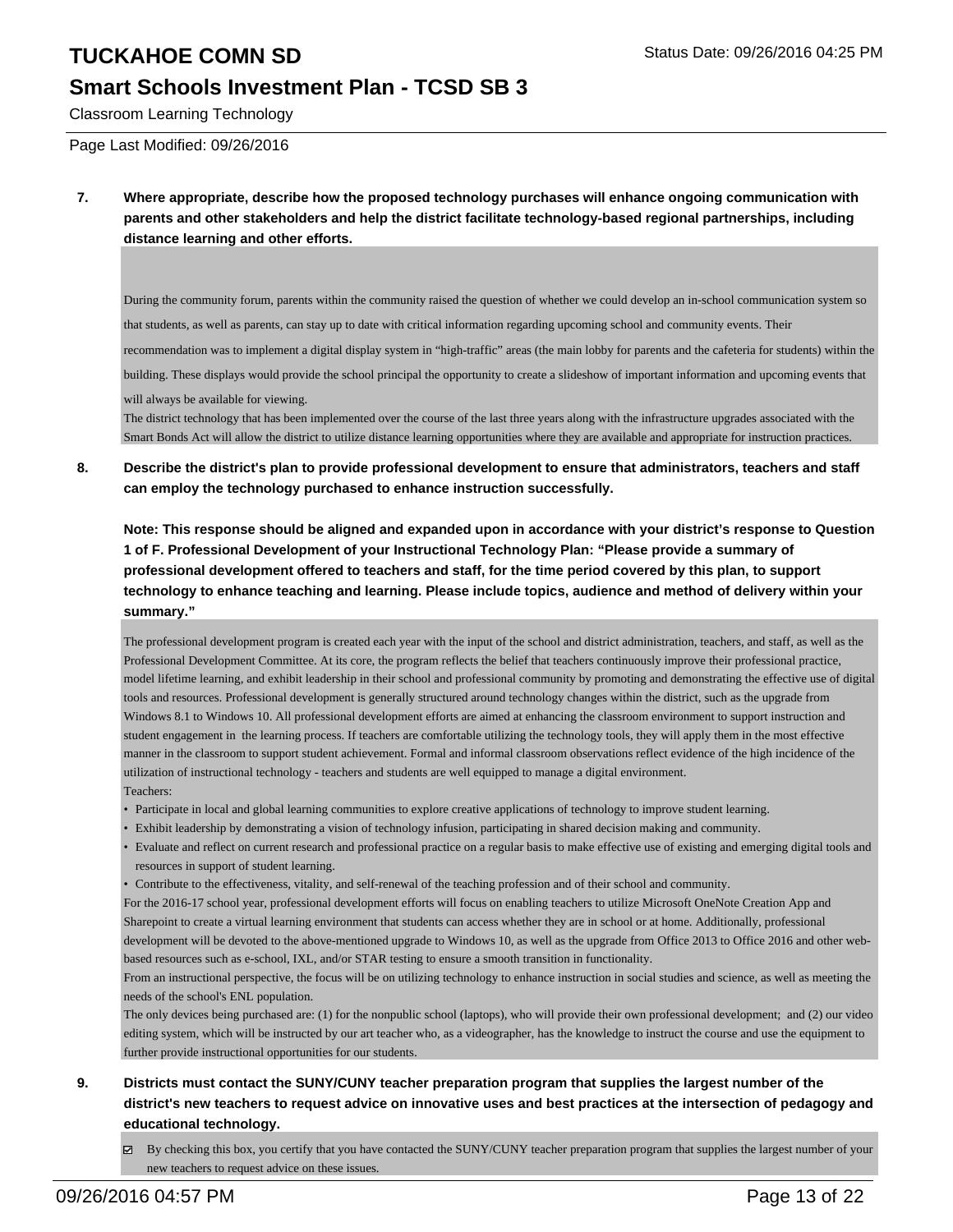## **Smart Schools Investment Plan - TCSD SB 3**

Classroom Learning Technology

Page Last Modified: 09/26/2016

**9a. Please enter the name of the SUNY or CUNY Institution that you contacted.**

Stony Brook University

**9b. Enter the primary Institution phone number.**

631-631-6000

**9c. Enter the name of the contact person with whom you consulted and/or will be collaborating with on innovative uses of technology and best practices.**

Dr. Robert Scheidet, Director of Educational Leadership, Department of Technology & Society

**10. A district whose Smart Schools Investment Plan proposes the purchase of technology devices and other hardware must account for nonpublic schools in the district.**

**Are there nonpublic schools within your school district?**

Yes

- $\square$  No
- **10a. Describe your plan to loan purchased hardware to nonpublic schools within your district. The plan should use your district's nonpublic per-student loan amount calculated below, within the framework of the guidance. Please enter the date by which nonpublic schools must request classroom technology items. Also, specify in your response the devices that the nonpublic schools have requested, as well as in the in the Budget and the Expenditure Table at the end of the page.**

Any private school requesting to borrow equipment for the school year from the Tuckahoe Common School District, who are located within the

borders of the school district, must provide in writing to the Superintendent of Schools a letter by June 30 of the preceding year in order to be eligible. The district hardware purchase of five (5) laptop computing devices will be solely utilized by nonpublic schools within the districts borders; currently there is only on such school.

**10b. A final Smart Schools Investment Plan cannot be approved until school authorities have adopted regulations specifying the date by which requests from nonpublic schools for the purchase and loan of Smart Schools Bond Act classroom technology must be received by the district.**

 $\boxtimes$  By checking this box, you certify that you have such a plan and associated regulations in place that have been made public.

**11. Nonpublic Classroom Technology Loan Calculator**

**The Smart Schools Bond Act provides that any Classroom Learning Technology purchases made using Smart Schools funds shall be lent, upon request, to nonpublic schools in the district. However, no school district shall be required to loan technology in amounts greater than the total obtained and spent on technology pursuant to the Smart Schools Bond Act and the value of such loan may not exceed the total of \$250 multiplied by the nonpublic school enrollment in the base year at the time of enactment.**

**See:**

**http://www.p12.nysed.gov/mgtserv/smart\_schools/docs/Smart\_Schools\_Bond\_Act\_Guidance\_04.27.15\_Final.pdf.**

|                                     | 1. Classroom<br>Technology<br>Sub-allocation | 2. Public<br>Enrollment<br>$(2014-15)$ | l 3. Nonpublic<br>l Enrollment<br>(2014-15) | 4. Sum of<br>l Public and<br>Nonpublic<br><b>Enrollment</b> | 15. Total Per<br>Pupil Sub-<br>allocation | 6. Total<br>Nonpublic Loan<br>l Amount |
|-------------------------------------|----------------------------------------------|----------------------------------------|---------------------------------------------|-------------------------------------------------------------|-------------------------------------------|----------------------------------------|
| Calculated Nonpublic Loan<br>Amount | 33.327                                       | 348                                    | 10                                          | 358                                                         | 93                                        | 930                                    |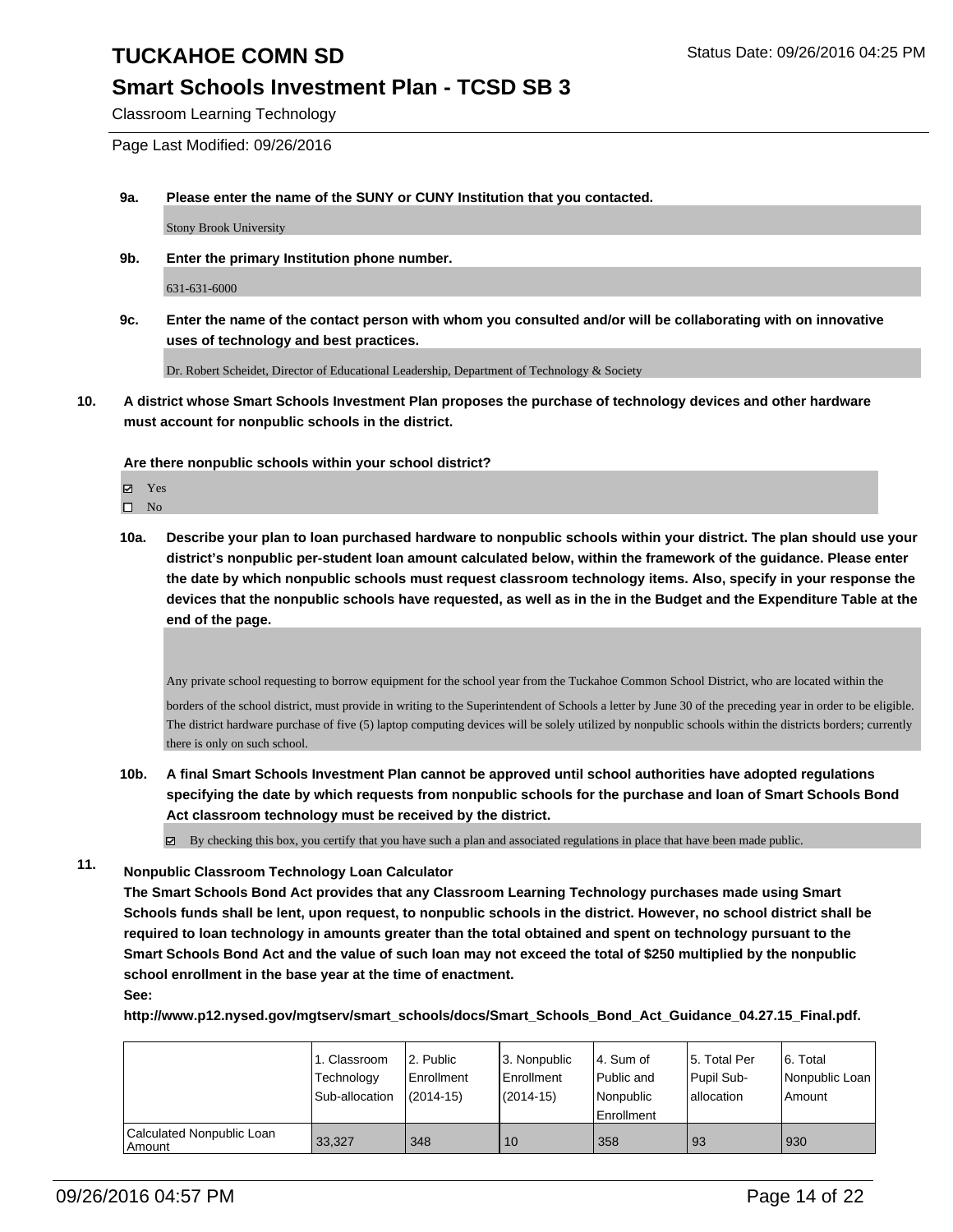### **Smart Schools Investment Plan - TCSD SB 3**

Classroom Learning Technology

Page Last Modified: 09/26/2016

**12. To ensure the sustainability of technology purchases made with Smart Schools funds, districts must demonstrate a long-term plan to maintain and replace technology purchases supported by Smart Schools Bond Act funds. This sustainability plan shall demonstrate a district's capacity to support recurring costs of use that are ineligible for Smart Schools Bond Act funding such as device maintenance, technical support, Internet and wireless fees, maintenance of hotspots, staff professional development, building maintenance and the replacement of incidental items. Further, such a sustainability plan shall include a long-term plan for the replacement of purchased devices and equipment at the end of their useful life with other funding sources.**

 $\boxtimes$  By checking this box, you certify that the district has a sustainability plan as described above.

**13. Districts must ensure that devices purchased with Smart Schools Bond funds will be distributed, prepared for use, maintained and supported appropriately. Districts must maintain detailed device inventories in accordance with generally accepted accounting principles.**

By checking this box, you certify that the district has a distribution and inventory management plan and system in place.

**14. If you are submitting an allocation for Classroom Learning Technology complete this table. Note that the calculated Total at the bottom of the table must equal the Total allocation for this category that you entered in the SSIP Overview overall budget.**

|                          | Sub-Allocation |
|--------------------------|----------------|
| Interactive Whiteboards  | $\mathbf{0}$   |
| Computer Servers         | 0              |
| <b>Desktop Computers</b> | 6,675          |
| Laptop Computers         | 930            |
| <b>Tablet Computers</b>  | $\mathbf 0$    |
| <b>Other Costs</b>       | 25,722         |
| <b>Totals:</b>           | 33,327         |

**15. Please detail the type, quantity, per unit cost and total cost of the eligible items under each sub-category. This is especially important for any expenditures listed under the "Other" category. All expenditures must be capital-bond eligible to be reimbursed through the SSBA. If you have any questions, please contact us directly through smartschools@nysed.gov.**

**Please specify in the "Item to be Purchased" field which specific expenditures and items are planned to meet the district's nonpublic loan requirement, if applicable.**

**NOTE: Wireless Access Points that will be loaned/purchased for nonpublic schools should ONLY be included in this category, not under School Connectivity, where public school districts would list them.**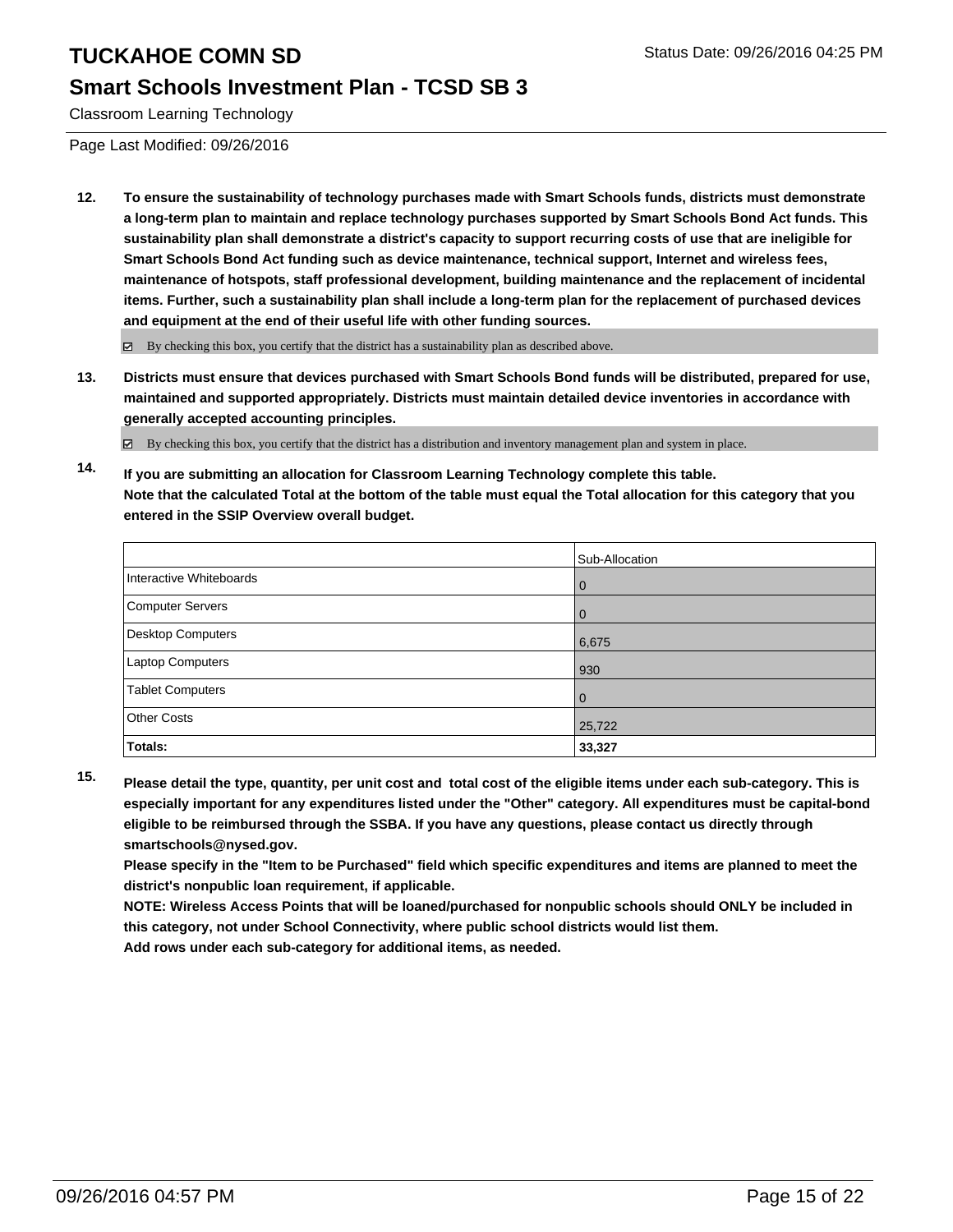## **Smart Schools Investment Plan - TCSD SB 3**

Classroom Learning Technology

Page Last Modified: 09/26/2016

| Select the allowable expenditure<br>type.<br>Repeat to add another item under<br>each type. | Item to be Purchased                                                    | Quantity       | Cost per Item | <b>Total Cost</b> |
|---------------------------------------------------------------------------------------------|-------------------------------------------------------------------------|----------------|---------------|-------------------|
| <b>Other Costs</b>                                                                          | Luxar Black 30 Tablet Computer<br><b>Charging Cart</b>                  | $\mathbf 1$    | 609           | 609               |
| <b>Other Costs</b>                                                                          | 16 Slot Tablet Cart                                                     | $\overline{2}$ | 346           | 693               |
| <b>Other Costs</b>                                                                          | The Adjustable YES Cart for Tablets                                     | $\overline{2}$ | 1,529         | 3,058             |
| <b>Other Costs</b>                                                                          | 30 Tablet Power Adaptors                                                | 30             | 70            | 2.100             |
| <b>Other Costs</b>                                                                          | DesignJet z2100 24                                                      | $\mathbf{1}$   | 2,802         | 2,802             |
| <b>Other Costs</b>                                                                          | Impact Chroma Sheet Background<br>10x24                                 | 1              | 114           | 114               |
| <b>Other Costs</b>                                                                          | Oben AC-1361 Section Aluminum<br>Tripod BA-117 Ball Head                | 1              | 169           | 169               |
| <b>Other Costs</b>                                                                          | Telmax Galaxy Series Pro iP ExiPad<br>Telepromter                       | $\mathbf{1}$   | 425           | 425               |
| <b>Other Costs</b>                                                                          | Canon XA10 HD Professional<br>Camcorder                                 | 1              | 1,499         | 1,499             |
| <b>Other Costs</b>                                                                          | Impact Tungsten Two-Floordlight Kit<br>with 6' Stand & Umbrella Kit     | 1              | 109           | 109               |
| <b>Other Costs</b>                                                                          | National DC6-163 ASC Digital<br>Microscope                              | $\mathbf 1$    | 1,759         | 1,759             |
| <b>Desktop Computers</b>                                                                    | Mac Pro                                                                 | 1              | 6,675         | 6,675             |
| <b>Other Costs</b>                                                                          | Mac Thunderbolt Display                                                 | 1              | 1,000         | 1,000             |
| <b>Other Costs</b>                                                                          | Full Spectrum Laser & Accessories                                       | $\mathbf{1}$   | 9,595         | 9,595             |
| <b>Laptop Computers</b>                                                                     | HP Stream 11-r091nr Signature<br>Edition Laptop (Blue): non-public item | 5              | 186           | 930               |
| <b>Other Costs</b>                                                                          | Samsung DM40D 40                                                        | $\mathbf 2$    | 895           | 1,790             |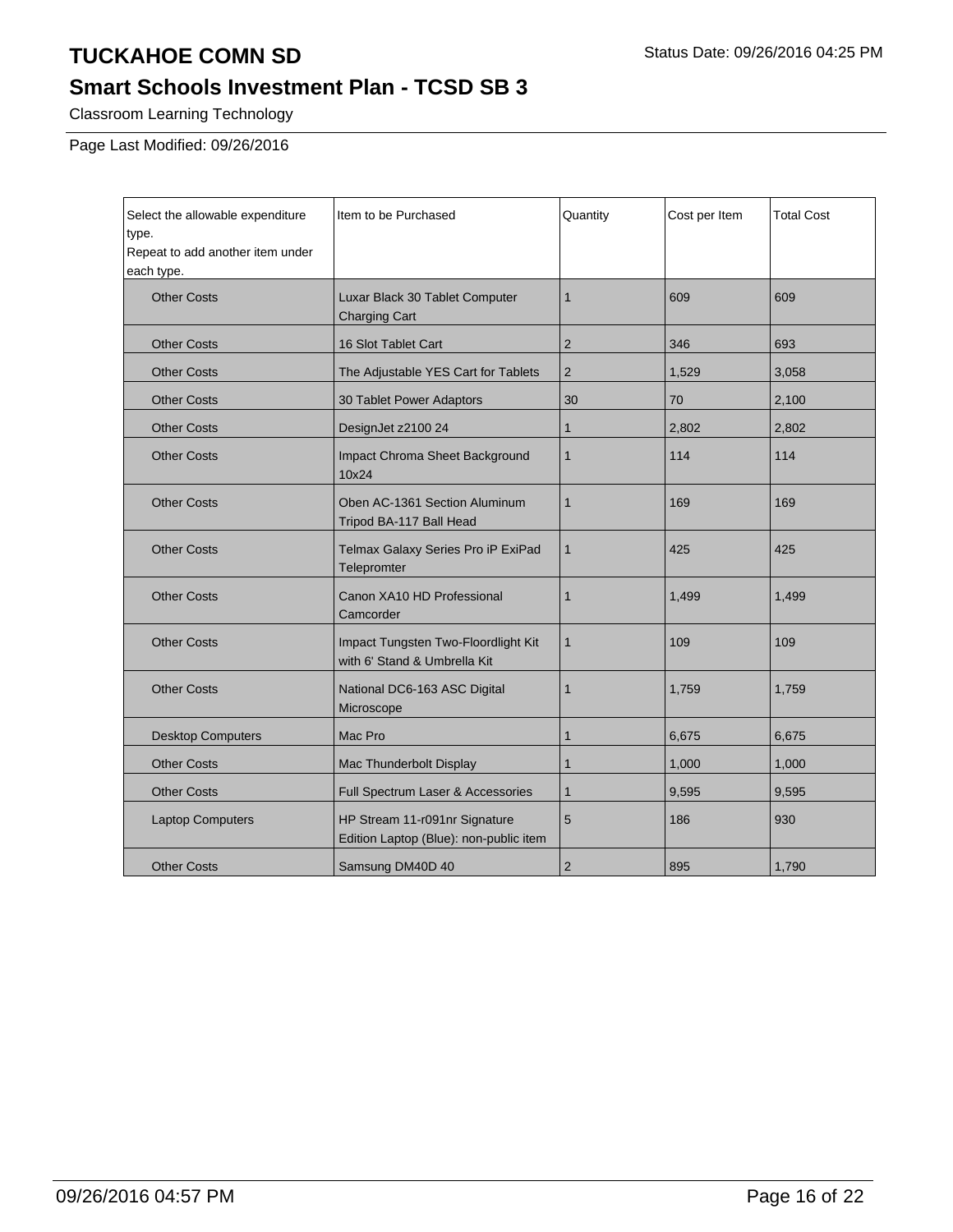### **Smart Schools Investment Plan - TCSD SB 3**

Pre-Kindergarten Classrooms

Page Last Modified: 09/12/2016

**1. Provide information regarding how and where the district is currently serving pre-kindergarten students and justify the need for additional space with enrollment projections over 3 years.**

(No Response)

- **2. Describe the district's plan to construct, enhance or modernize education facilities to accommodate prekindergarten programs. Such plans must include:**
	- **Specific descriptions of what the district intends to do to each space;**
	- **An affirmation that pre-kindergarten classrooms will contain a minimum of 900 square feet per classroom;**
	- **The number of classrooms involved;**
	- **The approximate construction costs per classroom; and**
	- **Confirmation that the space is district-owned or has a long-term lease that exceeds the probable useful life of the improvements.**

(No Response)

**3. Smart Schools Bond Act funds may only be used for capital construction costs. Describe the type and amount of additional funds that will be required to support ineligible ongoing costs (e.g. instruction, supplies) associated with any additional pre-kindergarten classrooms that the district plans to add.**

(No Response)

**4. All plans and specifications for the erection, repair, enlargement or remodeling of school buildings in any public school district in the State must be reviewed and approved by the Commissioner. Districts that plan capital projects using their Smart Schools Bond Act funds will undergo a Preliminary Review Process by the Office of Facilities Planning.**

**Please indicate on a separate row each project number given to you by the Office of Facilities Planning.**

| Project Number |  |  |
|----------------|--|--|
| (No Response)  |  |  |

**5. If you have made an allocation for Pre-Kindergarten Classrooms, complete this table.**

**Note that the calculated Total at the bottom of the table must equal the Total allocation for this category that you entered in the SSIP Overview overall budget.**

|                                          | Sub-Allocation |
|------------------------------------------|----------------|
| Construct Pre-K Classrooms               | (No Response)  |
| Enhance/Modernize Educational Facilities | (No Response)  |
| Other Costs                              | (No Response)  |
| <b>Totals:</b>                           |                |

**6. Please detail the type, quantity, per unit cost and total cost of the eligible items under each sub-category. This is especially important for any expenditures listed under the "Other" category. All expenditures must be capital-bond**

**eligible to be reimbursed through the SSBA. If you have any questions, please contact us directly through smartschools@nysed.gov.**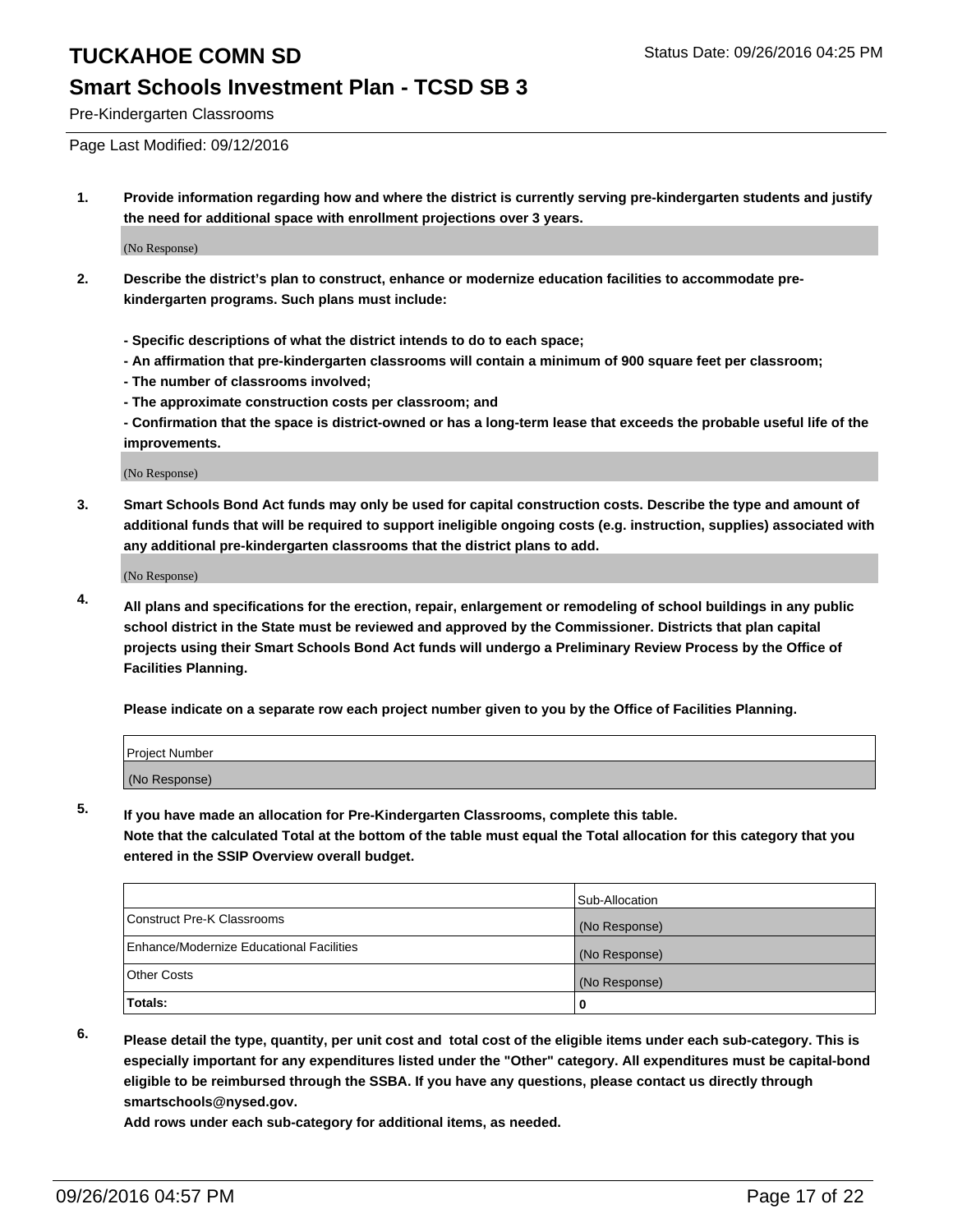## **Smart Schools Investment Plan - TCSD SB 3**

Pre-Kindergarten Classrooms

Page Last Modified: 09/12/2016

| Select the allowable expenditure | Item to be purchased | Quantity      | Cost per Item | <b>Total Cost</b> |
|----------------------------------|----------------------|---------------|---------------|-------------------|
| type.                            |                      |               |               |                   |
| Repeat to add another item under |                      |               |               |                   |
| each type.                       |                      |               |               |                   |
| (No Response)                    | (No Response)        | (No Response) | (No Response) | (No Response)     |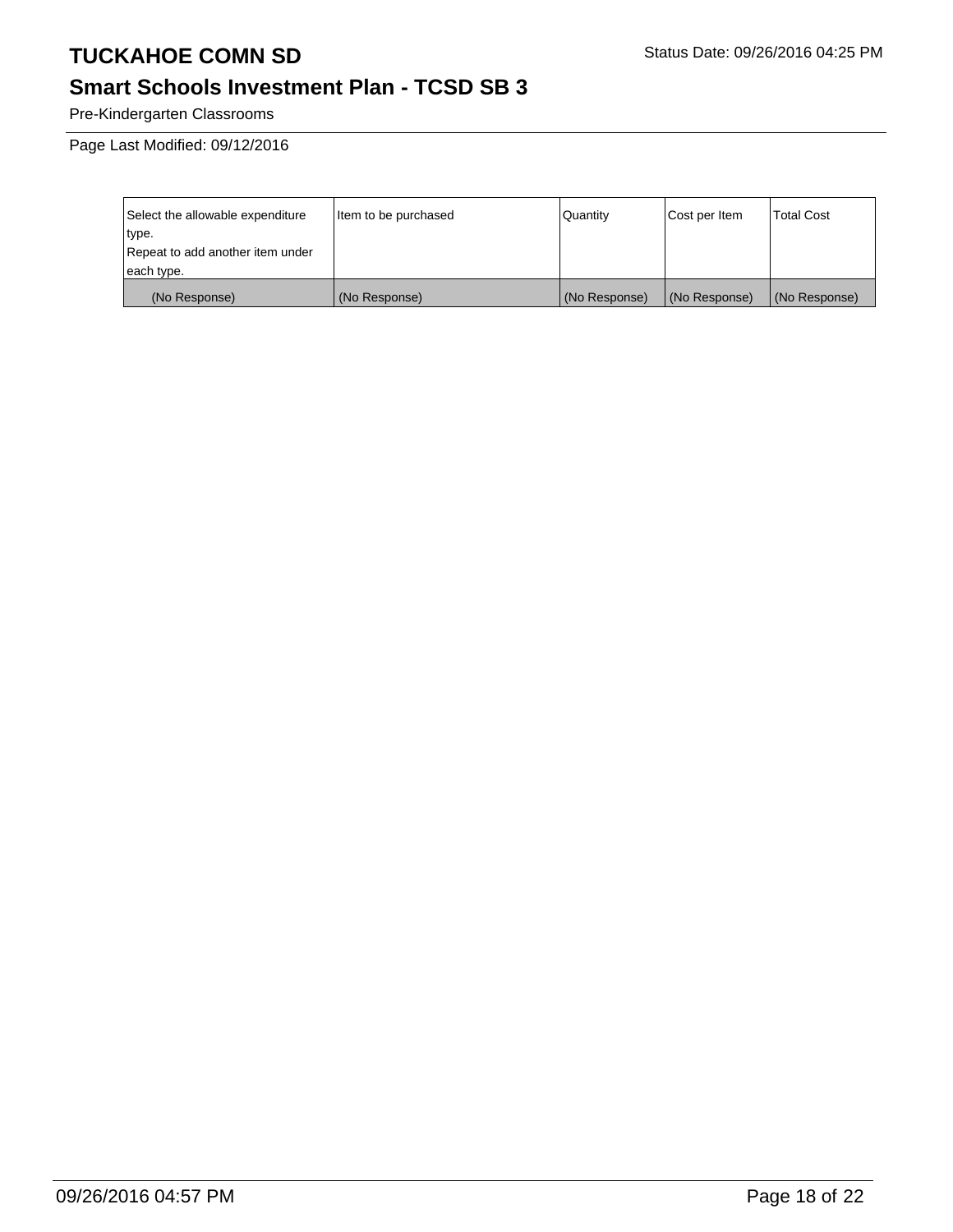### **Smart Schools Investment Plan - TCSD SB 3**

Replace Transportable Classrooms

Page Last Modified: 09/26/2016

**1. Describe the district's plan to construct, enhance or modernize education facilities to provide high-quality instructional space by replacing transportable classrooms.**

(No Response)

**2. All plans and specifications for the erection, repair, enlargement or remodeling of school buildings in any public school district in the State must be reviewed and approved by the Commissioner. Districts that plan capital projects using their Smart Schools Bond Act funds will undergo a Preliminary Review Process by the Office of Facilities Planning.**

**Please indicate on a separate row each project number given to you by the Office of Facilities Planning.**

| Project Number |  |
|----------------|--|
| (No Response)  |  |

**3. For large projects that seek to blend Smart Schools Bond Act dollars with other funds, please note that Smart Schools Bond Act funds can be allocated on a pro rata basis depending on the number of new classrooms built that directly replace transportable classroom units.**

**If a district seeks to blend Smart Schools Bond Act dollars with other funds describe below what other funds are being used and what portion of the money will be Smart Schools Bond Act funds.**

(No Response)

**4. If you have made an allocation for Replace Transportable Classrooms, complete this table. Note that the calculated Total at the bottom of the table must equal the Total allocation for this category that you entered in the SSIP Overview overall budget.**

|                                                | Sub-Allocation |
|------------------------------------------------|----------------|
| Construct New Instructional Space              | (No Response)  |
| Enhance/Modernize Existing Instructional Space | (No Response)  |
| Other Costs                                    | (No Response)  |
| Totals:                                        | 0              |

**5. Please detail the type, quantity, per unit cost and total cost of the eligible items under each sub-category. This is especially important for any expenditures listed under the "Other" category. All expenditures must be capital-bond eligible to be reimbursed through the SSBA. If you have any questions, please contact us directly through smartschools@nysed.gov.**

| Select the allowable expenditure | Item to be purchased | Quantity      | Cost per Item | Total Cost    |
|----------------------------------|----------------------|---------------|---------------|---------------|
| type.                            |                      |               |               |               |
| Repeat to add another item under |                      |               |               |               |
| each type.                       |                      |               |               |               |
| (No Response)                    | (No Response)        | (No Response) | (No Response) | (No Response) |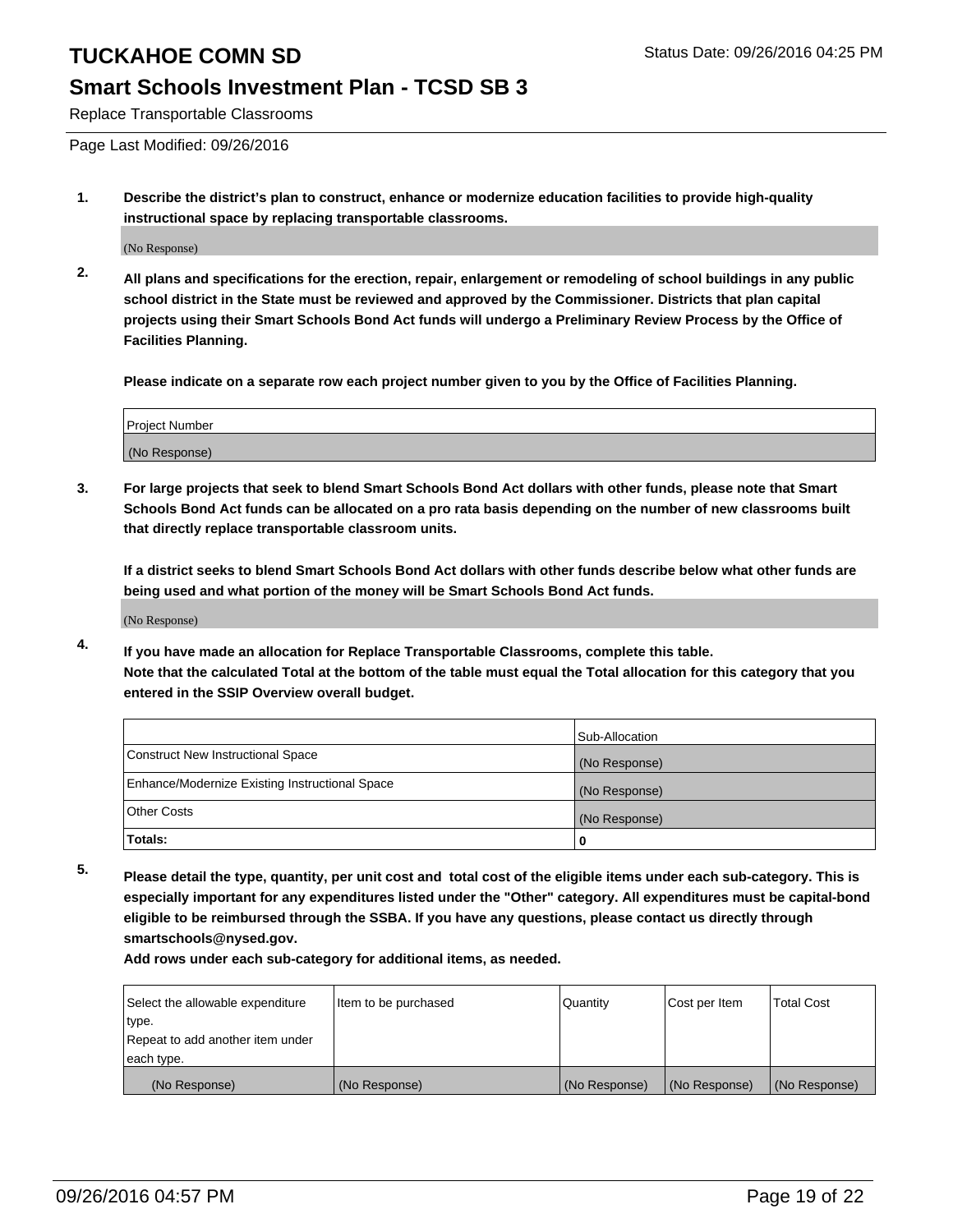### **Smart Schools Investment Plan - TCSD SB 3**

High-Tech Security Features

Page Last Modified: 09/12/2016

#### **1. Describe how you intend to use Smart Schools Bond Act funds to install high-tech security features in school buildings and on school campuses.**

The Tuckahoe Common School District is committed to the safety and security of all students, staff and community members while on school grounds. The district's current security system will be upgraded to allow for a more detailed security assessment within three areas: (1) an upgrade to existing digital video recording components; (2) improving video surveillance in the middle school wing of the school building; and, (3) improving video surveillance in the elementary wing. The projects are outlined below.

**(1) Upgrade existing digital video recording components.** The district currently has a DVR server that does not allow for retention of potentially critical information for more than a few days. The upgraded DVR system will extend the length of recording for district administration to review in case any incidents happen within the building.

The DVR Components include:

- 1 DVD Server
- 1 Rackmount Case
- 2 Digital Interface 16 Port Board
- 2 Digital Interface Real Time Upgrade
- 1 DVR 32 Channel Support Upgrade
- 1 Pan Tilt Zoom Camera Controller Card
- 16 1TB Hard Drives
- 1 Remote Access Configuration
- 1 DVR Server Configuration
- 1 EMAP Setup & Configuration
- 1 Network Connection & Configuration

**(2) Improve video surveillance in the middle school wing**. In the middle school wing of the building we will increase the number of camera angles available by eight; Main entrance interior, first floor hallway  $1 \& 2$ , second floor hallway  $1, 2 \& 3$ , as well as two in the cafeteria. The Middle School Components will include:

- 7 Hi-Res Interior Day/Night Dome Camera
- 1 Hi-Res Interior Day/Night Dome Camera Wide Dynamic Range
- Wiring (low voltage), Mounting, Configuration, Setup and Programming

**(3) Improve video surveillance in the elementary wing.** In the elementary school wing of the building we will increase the number of camera angles available by eight; Replace main entrance interior, first floor front, room 100 exit door, upgrade exterior, north 59 hallway, teachers entrance, back hallway 1 & 2.

The Elementary School Components will include:

- 4 Hi-Res Interior Day/Night Dome Camera
- 1 Hi-Res Interior Day/Night Dome Camera Wide Dynamic Range
- 3 1.3MP Interior Day/Night Dome Camera
- Wiring (low voltage), Mounting, Configuration, Setup and Programming

**2. All plans and specifications for the erection, repair, enlargement or remodeling of school buildings in any public school district in the State must be reviewed and approved by the Commissioner. Districts that plan capital projects using their Smart Schools Bond Act funds will undergo a Preliminary Review Process by the Office of Facilities Planning.** 

**Please indicate on a separate row each project number given to you by the Office of Facilities Planning.**

| <b>Project Number</b> |  |
|-----------------------|--|
|-----------------------|--|

58-09-13-08-0-001-BA1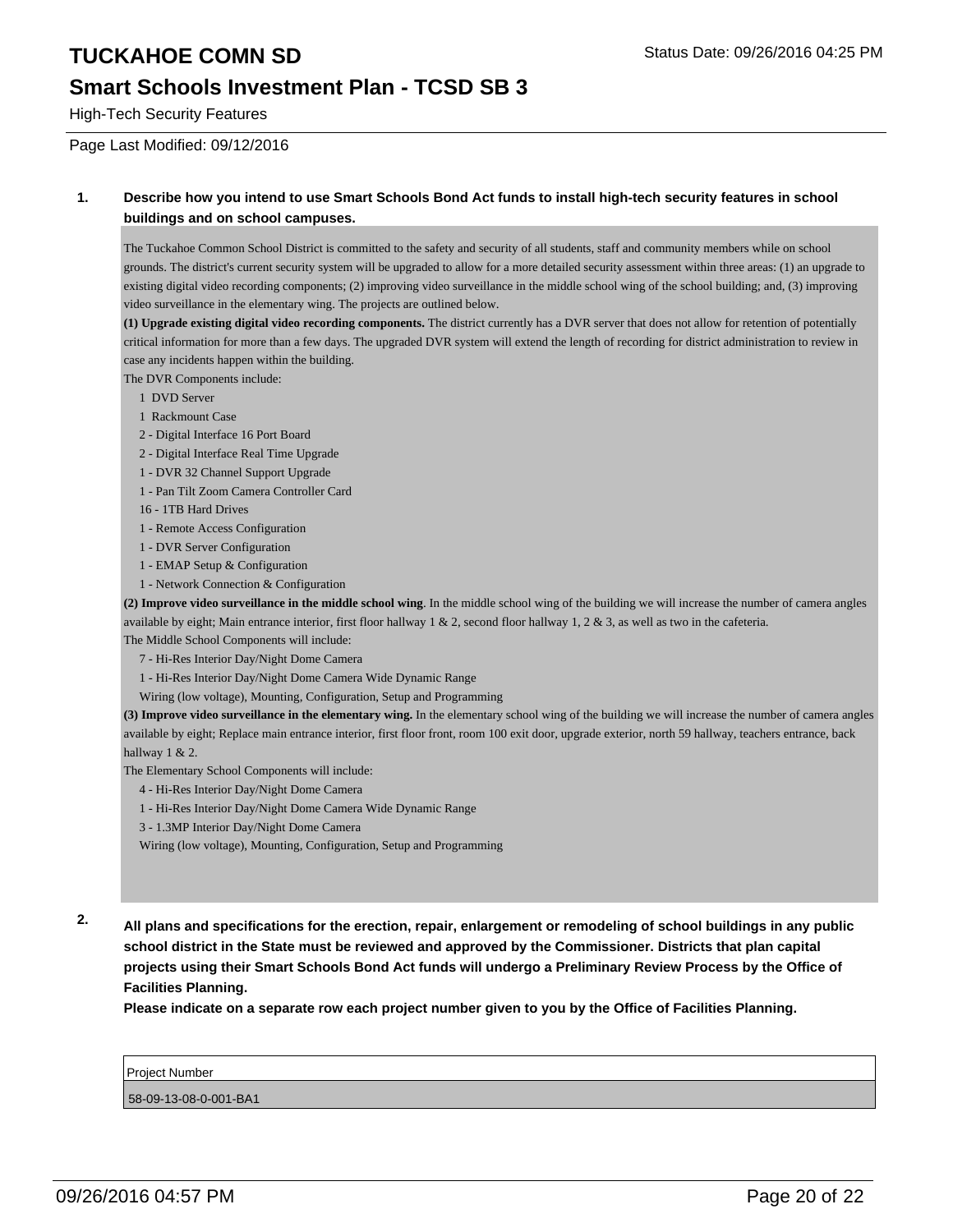### **Smart Schools Investment Plan - TCSD SB 3**

High-Tech Security Features

Page Last Modified: 09/12/2016

- **3. Was your project deemed eligible for streamlined Review?**
	- Yes
	- $\square$  No
	- **3a. Districts with streamlined projects must certify that they have reviewed all installations with their licensed architect or engineer of record, and provide that person's name and license number. The licensed professional must review the products and proposed method of installation prior to implementation and review the work during and after completion in order to affirm that the work was code-compliant, if requested.**

By checking this box, you certify that the district has reviewed all installations with a licensed architect or engineer of record.

## **4. Include the name and license number of the architect or engineer of record.**

| l Name                                          | l License Number |
|-------------------------------------------------|------------------|
| Paul Rogers (Chaleff & Rogers Architects, P.C.) | 160281           |

**5. If you have made an allocation for High-Tech Security Features, complete this table. Note that the calculated Total at the bottom of the table must equal the Total allocation for this category that you entered in the SSIP Overview overall budget.**

|                                                      | Sub-Allocation |
|------------------------------------------------------|----------------|
| Capital-Intensive Security Project (Standard Review) | l 0            |
| <b>Electronic Security System</b>                    | 18,473         |
| <b>Entry Control System</b>                          | $\Omega$       |
| Approved Door Hardening Project                      | $\Omega$       |
| <b>Other Costs</b>                                   |                |
| Totals:                                              | 18,473         |

**6. Please detail the type, quantity, per unit cost and total cost of the eligible items under each sub-category. This is especially important for any expenditures listed under the "Other" category. All expenditures must be capital-bond eligible to be reimbursed through the SSBA. If you have any questions, please contact us directly through smartschools@nysed.gov.**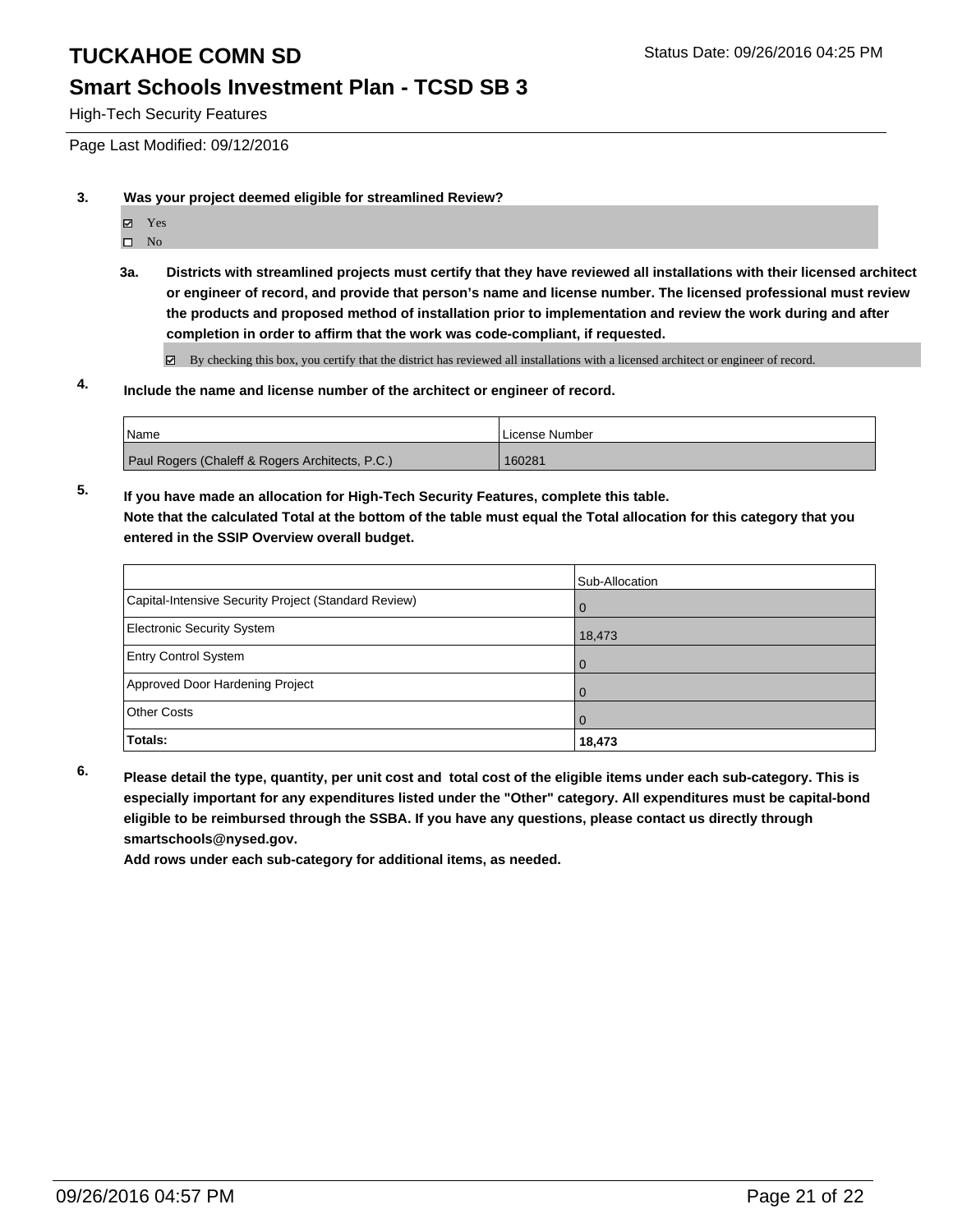## **Smart Schools Investment Plan - TCSD SB 3**

High-Tech Security Features

Page Last Modified: 09/12/2016

| Select the allowable expenditure               | Item to be purchased                                        | Quantity       | Cost per Item | <b>Total Cost</b> |
|------------------------------------------------|-------------------------------------------------------------|----------------|---------------|-------------------|
| type.                                          |                                                             |                |               |                   |
| Repeat to add another item under<br>each type. |                                                             |                |               |                   |
| <b>Electronic Security System</b>              | Hi-Res Interior Day/Night Camera                            | $\overline{7}$ | 299           | 2.093             |
| <b>Electronic Security System</b>              | Hi-Res Interior Day/Night Dome<br>Camera with Dynamic Range | 1              | 399           | 399               |
| <b>Electronic Security System</b>              | <b>Indoor Camera Wiring</b>                                 | 8              | 139           | 1,112             |
| <b>Electronic Security System</b>              | Indoor camera mounting/focusing                             | 8              | 75            | 600               |
| <b>Electronic Security System</b>              | Camera setup configuration                                  | 8              | 49            | 392               |
| <b>Electronic Security System</b>              | Extended camera wiring                                      | 3              | 150           | 450               |
| <b>Electronic Security System</b>              | Security System Installation                                | $\overline{2}$ | 155           | 310               |
| <b>Electronic Security System</b>              | Hi-Res Interior Day/Night Dome<br>Camera                    | $\overline{4}$ | 299           | 1,196             |
| <b>Electronic Security System</b>              | 1 Hi-Res Interior Day/Night Dome<br>Camera                  | $\mathbf{1}$   | 399           | 399               |
| <b>Electronic Security System</b>              | 1.3 Megapixel Interior Day/Night<br>camera Dome             | 3              | 399           | 1,197             |
| <b>Electronic Security System</b>              | Indoor Camera Wiring                                        | $\overline{7}$ | 75            | 525               |
| <b>Electronic Security System</b>              | Indoor Camera Mounting/Focusing                             | 8              | 75            | 600               |
| <b>Electronic Security System</b>              | <b>Camera Configuration</b>                                 | 8              | 49            | 392               |
| <b>Electronic Security System</b>              | <b>Extended Wiring</b>                                      | 3              | 150           | 450               |
| <b>Electronic Security System</b>              | Security Installation                                       | 3              | 155           | 465               |
| <b>Electronic Security System</b>              | <b>DVR Server</b>                                           | 1              | 999           | 999               |
| <b>Electronic Security System</b>              | <b>Rackmount Case</b>                                       | 1              | 170           | 170               |
| <b>Electronic Security System</b>              | Digital Interface 16 Port Board                             | $\overline{2}$ | 999           | 1,998             |
| <b>Electronic Security System</b>              | Digital Interface Real Time Upgrade                         | $\overline{2}$ | 449           | 898               |
| <b>Electronic Security System</b>              | DVR 32 Channel Support Upgrade                              | $\mathbf{1}$   | 499           | 499               |
| <b>Electronic Security System</b>              | Pan/Tilt Camera Control Board                               | $\mathbf{1}$   | 299           | 299               |
| <b>Electronic Security System</b>              | 1TB Hard Drive                                              | 16             | 144           | 2,304             |
| <b>Electronic Security System</b>              | Remote Access Configuration                                 | 1              | 99            | 99                |
| <b>Electronic Security System</b>              | <b>DVR SErver Configuration</b>                             | $\mathbf{1}$   | 129           | 129               |
| <b>Electronic Security System</b>              | <b>EMAP Setup &amp; Configuration</b>                       | $\mathbf{1}$   | 249           | 249               |
| <b>Electronic Security System</b>              | Network Connection & Configuration                          | $\mathbf{1}$   | 249           | 249               |